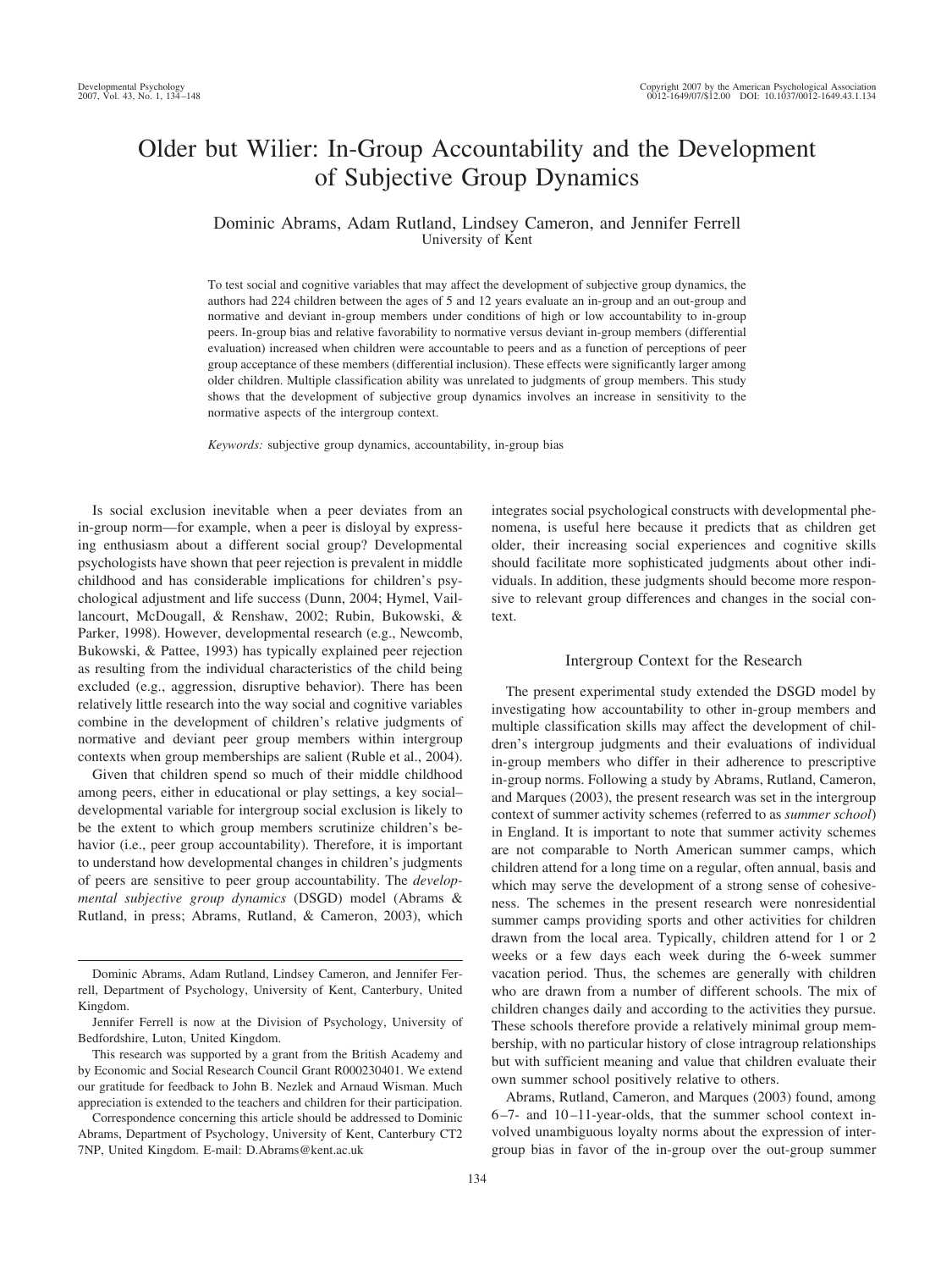school. While using the same intergroup context, the present research differed in several respects from Abrams, Rutland, Cameron, and Marques (2003). First, the present study involved children in a continuous age range between 5 and 12 years and 3 times as many participants, providing far greater statistical power for testing age-related changes. Second, children only evaluated members from the in-group. Third, and most important, there was no accountability manipulation in Abrams, Rutland, Cameron, and Marques (2003). In the present study, children were either accountable or not accountable to in-group members while they made judgments about the whole in-group and out-group and about a normative and deviant in-group member. As in previous research (Abrams, Rutland, & Cameron, 2003; Abrams, Rutland, Cameron, & Marques, 2003), the normative member expressed normative attitudes by favoring the member's in-group. The deviant member expressed positive attitudes toward both the in-group and the out-group, an attitude profile that children were found to regard as atypical in previous research (Abrams, Rutland, & Cameron, 2003; Abrams, Rutland, Cameron, & Marques, 2003).<sup>1</sup>

## Developmental Model of Subjective Group Dynamics

Subjective group dynamics involve psychologically linking relevant intergroup attitudes to differences in judgments and evaluations of particular group members (see Marques & Paez, 1994). The DSGD model holds that with greater cognitive and social sophistication, children should be more likely to integrate their preferences for different groups, with their evaluations of individuals being based on particular characteristics or behaviors. Specifically, the DSGD model proposes that children shift from evaluations of in-group and out-group members based on a simple preference for members of their in-group category (Aboud, 2003; Nesdale, 2001; Tajfel & Turner, 1979) to judgments that differentiate among individuals within groups. This produces phenomena such as the *black sheep effect*, whereby a deviant out-group member may be regarded more favorably than a similar deviant in-group member (Marques, Yzerbyt, & Leyens, 1988). In line with the developmental literature on social perspective taking (Quintana, 1998, 1999; Selman, 1971, 1980), older children should be more likely to recognize that deviance constitutes a departure from norms that other group members would want to preserve (i.e., deviance is a variation between individuals that is relevant to their group membership).

According to the DSGD model, older children sustain valued differences between in-group and out-group by differentially evaluating group members in favor of those who provide stronger support for in-group categories (see Abrams, Marques, Bown, & Dougill, 2002; Abrams, Marques, Bown, & Henson, 2000; Marques, Abrams, & Serôdio, 2001). Children's capacity to focus on differences within groups therefore sustains, rather than diminishes, intergroup differences and bias because prejudice becomes targeted toward particular individuals.

A basic prediction of the developmental DSGD model is that intergroup and intragroup differentiation will be more closely linked among older than among younger children. An important variable in this process is children's understanding of *differential inclusion*. This is assessed by asking children how acceptable the normative and deviant in-group members are to *other* members of the in-group and out-group—specifically, how other group members would feel toward the targets.<sup>2</sup> Relative to the deviant member, the normative member should be perceived as more acceptable to fellow in-group members and less acceptable to out-group members. We regard differential inclusion to be an inference that children make on the basis of their social experience (i.e., learning about group dynamics, either in general or in particular) and their social perspective-taking ability. The DSGD model holds that the relationship between differential inclusion and differential evaluation should be more systematic among children with better social–cognitive ability and more social experience. All other things being equal, this relationship should be larger among older than among younger children (*DSGD hypothesis*). In addition, when children are more committed to supporting their in-group, they should show these effects more strongly (*motivational hypothesis*).

Consistent with these hypotheses Abrams, Rutland, Cameron, and Marques (2003) found that older children favored the normative in-group member over the deviant in-group member (*differential evaluation*) more strongly than did younger children. Moreover, differential evaluation was related to differential inclusion. In this experimental design, differential evaluation is a form of peer rejection or social exclusion, because the children are expressing a preference for one peer group member over another. In line with the motivational hypothesis, children who exhibited greater intergroup bias also showed greater intragroup bias in their differential evaluations of deviant and normative group members, although this effect was only marginally significant and requires further investigation within a summer school setting. This pattern of findings was echoed by Abrams, Rutland, and Cameron (2003) in the context of English children's support for the in-group (England) or out-group (Germany) soccer teams during the 2002 World Cup Soccer championships. The relationship between differential inclusion and differential evaluation was higher among older children, and it was further strengthened amongst children who were more committed to (identified with) their in-group.

The present research makes a new contribution to the model and to developmental research on social exclusion by examining whether the relationships between intergroup bias, differential evaluation, and differential inclusion are affected by the development of children's sensitivity to contextual normative factors and by their multiple classification skills.

<sup>&</sup>lt;sup>1</sup> The term *deviant* is used to describe a person who adopts a counternormative position relative to prescriptive in-group norms. This does not necessarily imply deviance in terms of moral principles or any level of psychopathology. Prescriptive norms involve values, attitudes, and behaviors that group members want to uphold so as to sustain value and meaning for the group (see Marques, Abrams, Paez, & Martinez-Taboada, 1998). In the DSGD framework, deviance from prescriptive norms can be operationalized in terms of loyalty to the in-group in an intergroup context. Expressions of favorable attitudes toward an out-group deviate from the loyalty norm that pervades many intergroup situations (see Zdaniuk & Levine, 2001).

<sup>2</sup> Inclusion could be reflected in a variety of forms. Our index focuses only on the underlying feeling of attraction or repulsion that could motivate a range of behavioral responses.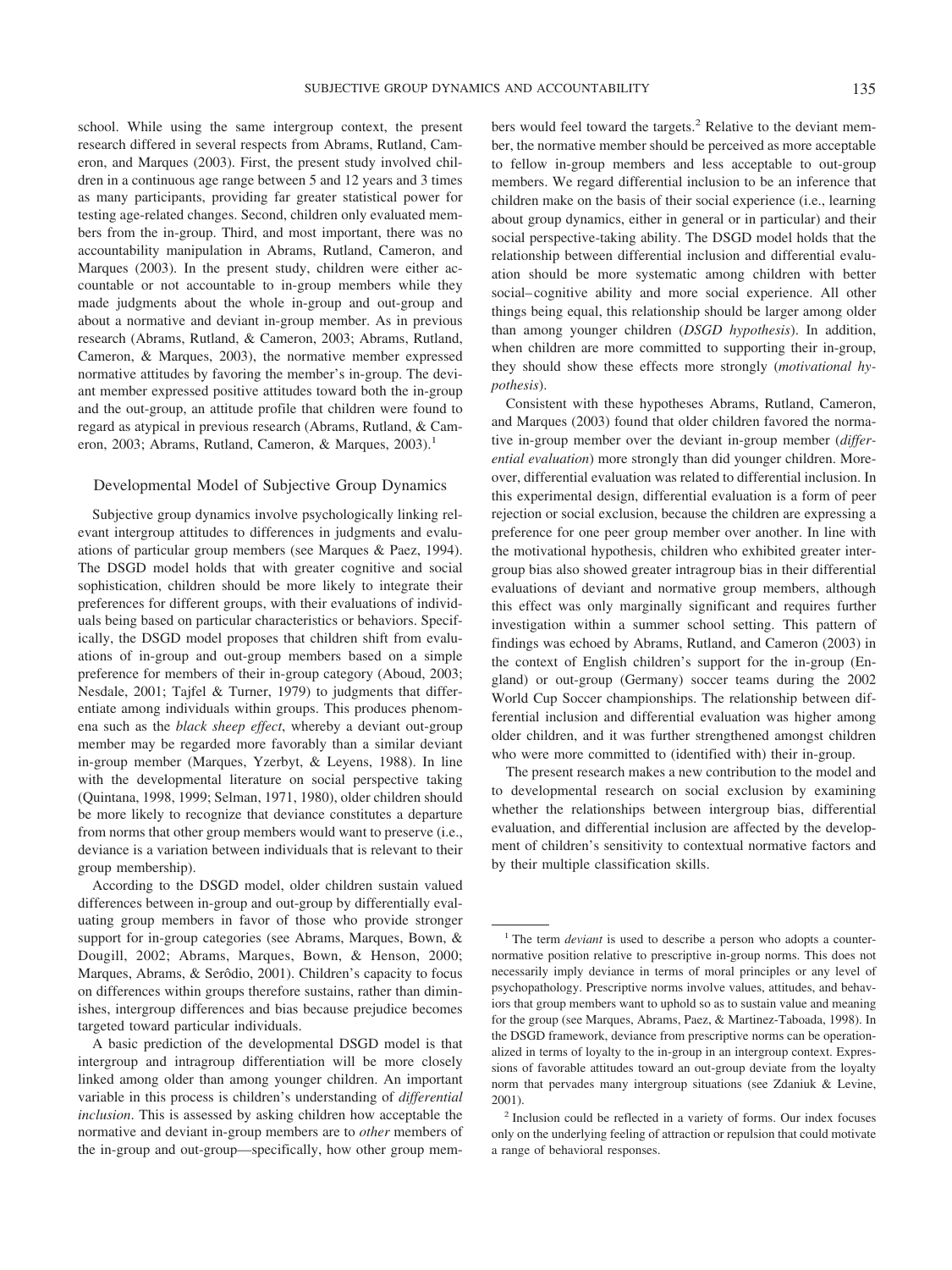#### Accountability

Research has not yet investigated directly the prediction from the DSGD model that children's differential evaluations are related to the development of sensitivity to the prescriptive normative aspects of the intergroup context. One way to test this idea is to vary children's *accountability* to their peer group. Accountability affects intergroup judgments (Blanchard, Crandall, Brigham, & Vaughan, 1994; Jetten, Spears, & Manstead, 1997; Monteith, Deneen, & Tooman, 1996). Both adults and children control their expressions of prejudice to reflect social desirability norms (e.g., Dovidio & Gaertner, 1991; Plant & Devine, 1998; Rutland, 2004; Rutland, Cameron, Milne, & McGeorge, 2005; but see Doyle, Beaudet, & Aboud, 1988, for a different conclusion in relation to racial attitudes). For example, children's level of specific concern about expressing prejudice affects their intergroup attitudes (Levy & Troise, 2001), and children have been found to moderate their attitudes depending on their audience (Banerjee, 2002; Banerjee & Lintern, 2000; Jahoda, Thomson, & Bhatt, 1972; Katz, Sohn, & Zalk, 1975; Lawrence, 1991).

Children who are more self-conscious of their public selfpresentation moderate their intergroup biases (Abrams & Brown, 1989). For example, among 10–12-year-olds, heightened public self-focus acted to increase national in-group bias (Rutland et al., 2005). Other evidence also shows that when norms are to express intergroup bias and the context involves salient intergroup rivalry, older children can show high levels of intergroup bias (Black-Gutman & Hickson, 1996; Rutland, 1999; Teichman, 2001).

Previous research (Marques et al., 1998, Experiment 2) demonstrated the potential effect of accountability on adults' intragroup judgments. Students were assigned to groups on the basis of a minimal (and baseless) categorization. They evaluated normative and deviant members of either the in-group or the out-group. Half of the participants were in an accountable condition; they were told that their answers would be shared with other in-group members. The remaining participants were not made accountable. Differential evaluation of group members, and specifically the black sheep effect (Marques et al., 1988), was significantly stronger in the accountable than in the control condition. The present research used a comparable manipulation to examine developmental aspects of responses to in-group accountability.

In general terms, we expected accountability to increase both intergroup bias and differential evaluation of normative versus deviant in-group members. However, we expected that older children's greater social experience and social perspective-taking skills should mean that they would be more responsive than younger children to peer norms in the accountable condition and, hence, should respond to accountability by showing more intergroup bias than younger children (*intergroup accountability hypothesis*).

There are several developmental reasons to advance this new hypothesis. Older children should have more and more varied experience of the dynamics of peer groups (Erwin, 1993; Hartup, 1983). This experience should give them a better understanding of the loyalty norms that prevail in many small groups (Zdaniuk & Levine, 2001). As children gain in social experience, their greater understanding of small-group dynamics is reflected in greater expectations of differential inclusion and application of differential evaluations (Abrams, Rutland, & Cameron, 2003; Ojala & Nesdale, 2004). Hence, it seems likely that older children will be more responsive to the implicit pressure to show in-group loyalty when they are accountable to in-group members (see Marques et al., 1998).

Developmental research on social perspective taking also suggests that children below 8 years of age are relatively poor at coordinating and integrating various psychological perspectives such as first-, second-, and third-person perspectives (Quintana, 1994, 1999; Selman, 1971, 1980). Therefore, younger children may be less likely to feel pressure from peer group accountability and less capable of coordinating their intergroup and intragroup judgments in response to anticipated peer reactions.

In line with Marques et al. (1998), we expected older children to be more responsive to the accountability manipulation by showing greater intergroup bias and greater differential evaluation. We did not expect accountability to affect differential inclusion judgments, because these are a measure of beliefs about other group members rather than evaluations of those members. We did, however, expect accountability to affect the way children link their differential inclusion judgments to their evaluations of members. Therefore, a further new hypothesis tested in the present study was that because older children should be more able to understand the normative expectations of the peer group, the impact of accountability on the evaluations of group members will be largest among those older children who also perceive higher differential inclusion (*intragroup accountability hypothesis*).

#### Multiple Classification Skill

The social–cognitive skill to differentiate among individuals using a multitude of psychological categories and traits seems to emerge from around the age of about 8 years, as illustrated in the developmental literature on person perception (e.g., Alvarez, Ruble, & Bolger, 2001; Barenboim, 1978, 1981; Livesley & Bromley, 1973; Peevers & Secord, 1973; Ruble & Dweck, 1995). Cognitive–developmental theory (CDT; Aboud, 1988; Katz, 1976; Lambert & Klineberg, 1967) holds that children's judgments of in-group and out-group members change from being group-based to being outcomes of more complex, person-based processes as children develop multiple classification skills. That is, children judge people on multiple dimensions, of which a particular group membership is only one. Consequently, it has been argued, intergroup biases in many domains reduce as children get older, particularly after the age of 7 or 8.

Previous tests of the DSGD model (Abrams, Rutland, & Cameron, 2003; Abrams, Rutland, Cameron, & Marques, 2003) revealed that older children do focus more on individual differences, consistent with the idea that older children make greater use of multiple classification (Aboud, 1988; Bigler, 1995; Katz et al., 1975). However, in contrast to the predictions of CDT, greater differentiation between individual group members was associated with higher rather than lower intergroup bias.

In these previous DSGD studies, there was no independent assessment of multiple classification ability and, thus, no opportunity to test whether multiple classification ability is related to the intergroup or intragroup judgments. Therefore, the present research examined whether children's ability to use multiple bases of classification is related to their evaluations of groups and group members. On the basis of CDT, we expected better multiple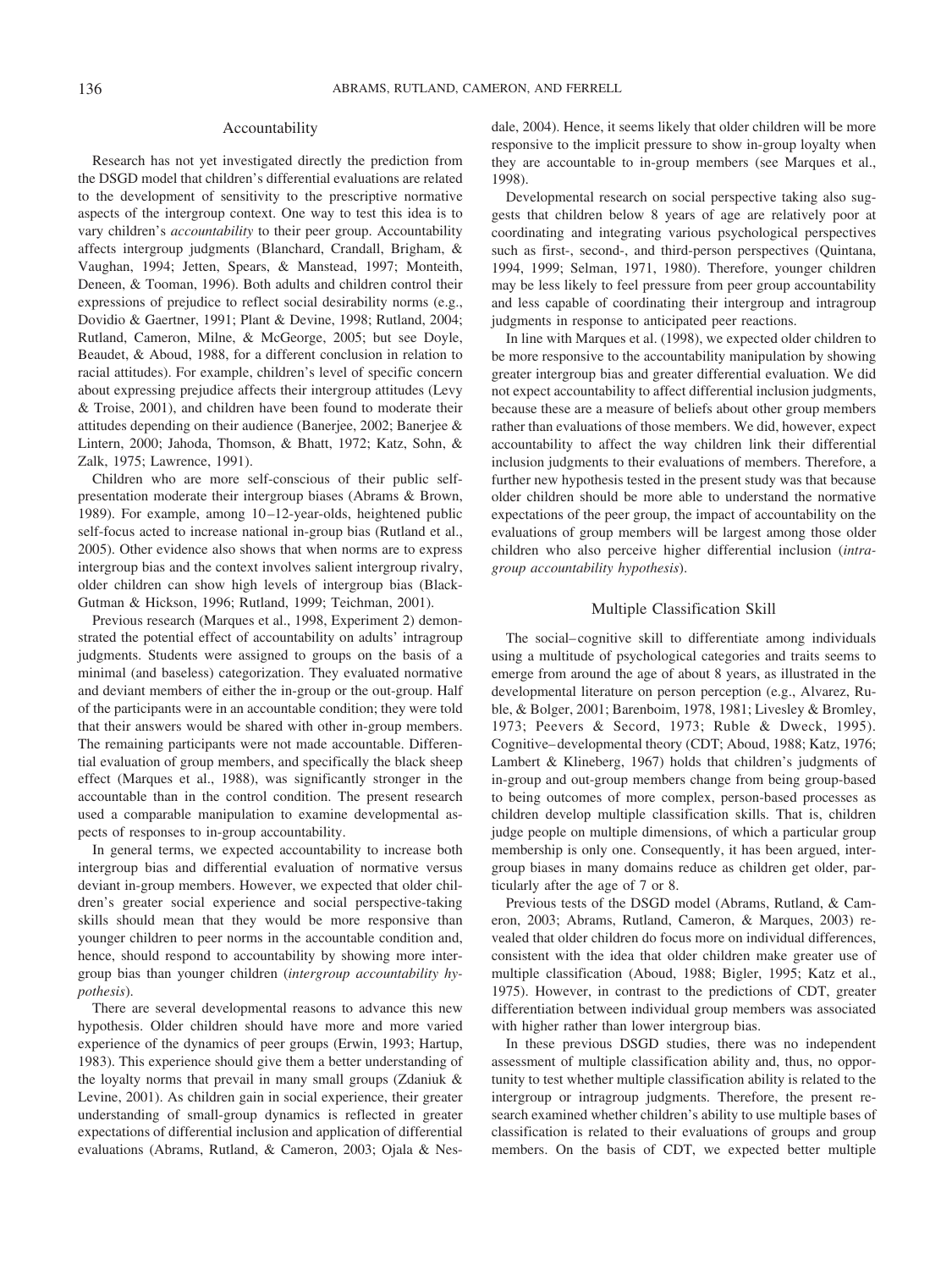classification skill to be associated with reduced intergroup bias and increased differential evaluation of particular group members.

We are agnostic about whether the development of multiple classification skill may be relevant for the onset of differential inclusion judgments. It may be that multiple classification ability would help children to understand that other members of groups can use multiple levels of judgment, but it seems more likely that such understanding may require the development of social perspective-taking ability.

If the development of intergroup bias, differential inclusion, or differential evaluation is a result of developing multiple classification abilities, the relationship between age and these other variables should be mediated statistically, at least in part, by multiple classification skill. We label this original hypothesis the *multiple classification hypothesis*.

# Relationship Between Intergroup and Intragroup Judgments

The DSGD model predicts that across middle childhood, intergroup bias should become more strongly positively related to intragroup biases. Consistent with this idea, Abrams, Rutland, Cameron, and Marques (2003) found that the relationship between intergroup bias and differential evaluations strengthened with age. Abrams, Rutland, and Cameron (2003) also found that children who identified more strongly with the in-group also showed a stronger relationship between differential inclusion and differential evaluations. This finding is consistent with the idea that children who care more about in-group superiority will apply their understanding of differential inclusion more to their own evaluations of group members. We did not expect accountability to change either of these effects, because we expected accountability to elevate both intergroup bias and differential evaluation rather than to change the relationship between them. However, because the present study used a slightly different index of intergroup bias, the replication of these previous effects provides a useful convergentvalidity test of the model as a whole.

# Summary of Hypotheses

We expected the intergroup context to be sufficiently engaging that children would show in-group bias (favoring the in-group as a whole over the out-group as a whole) and that children would favor the normative member over the deviant member. The DSGD model concerns the relationship between intergroup and intragroup differentiation. These variables are based on three measures: general intergroup bias (in-group minus out-group ratings), differential evaluation (normative minus deviant member ratings), and differential inclusion (differences in the perceived attractiveness of the normative and the deviant member to the in-group vs. the out-group). Children who express more intergroup bias should relate their expectations about differential inclusion more systematically to their differential evaluation of group members. Specifically, we predicted that the development of cognitive ability and social experience amongst older children should result in stronger associations between the different forms of differentiation in older children than in younger children (DSGD hypothesis). It was also anticipated that the association between differential inclusion and

differential evaluation would be larger among children showing more intergroup bias (motivational hypothesis).

Originally, we assumed that these DSGD effects are related to the development of children's sensitivity to peer group norms. Therefore, there should be different developmental trends in judgments at both the intergroup and intragroup levels in the accountable and nonaccountable conditions (intergroup and intragroup accountability hypotheses).

On the basis of CDT, we also provide a novel examination of the multiple classification hypothesis that older children should have better multiple classification skill, which should be associated with less intergroup bias and more intragroup differentiation. Thus, we expected that multiple classification ability might mediate the relationship between age and the intergroup and intragroup differentiation measures.

# Method

#### *Design and Participants*

Our predictions did not assume that specific ages should be associated with specific differences in the operation of subjective group dynamics—namely, that there should be age-related changes during middle childhood. We therefore examined children between 5 and 12 years of age, and we assumed that age as a variable serves as a proxy for the continuous development of both social– cognitive factors and social experience. Age was distributed evenly over years, with an average of 25.5 children within each year band between 5 and 12 years (range  $= 4.75-12.83$  years;  $M =$ 9.00,  $SD = 2.25$ ). To maximize statistical power, we treated age as a continuous independent variable rather than grouping it into categories (see MacCallum, Zhang, Preacher, & Rucker, 2002). The second independent variable was condition (accountable vs. control), to which participants were assigned randomly.

The participants were 228 children from six different summer schools within a locality 50 miles from London, United Kingdom. On the basis of 2003 U.K. Census data, 96.6% of the population in this locality is classified as *White British*. The locality is ranked 190th of 354 districts in the English Indices of Multiple Deprivation. As compared with the national average (51.0%), 68.3% of households were classified as of medium to high socioeconomic status (ranging from small employers to managers and professions). Thus, the children could be described as predominantly from middle-class backgrounds. Assignment to condition was random within each school,  $\chi^2(5, N = 228) = 6.09$ ,  $p = .30$ . Forty percent of the participants were female, and gender was evenly distributed between conditions,  $\chi^2(1, N = 228) = 0.40, p = .53$ . Gender was evenly distributed across age (point biserial  $r = -.10$ ,  $p > .13$ ). Data were incomplete for 5 children, and these were among the 21 excluded from the overall analyses.

#### *Procedure*

All children participated individually under the supervision of a female experimenter. The experimenter interviewed the younger children with the questionnaire in front of them. The older children, given their more advanced reading ability, were allowed to self-complete the questionnaire in the presence of the experimenter, who sat directly next to each child. The experimenter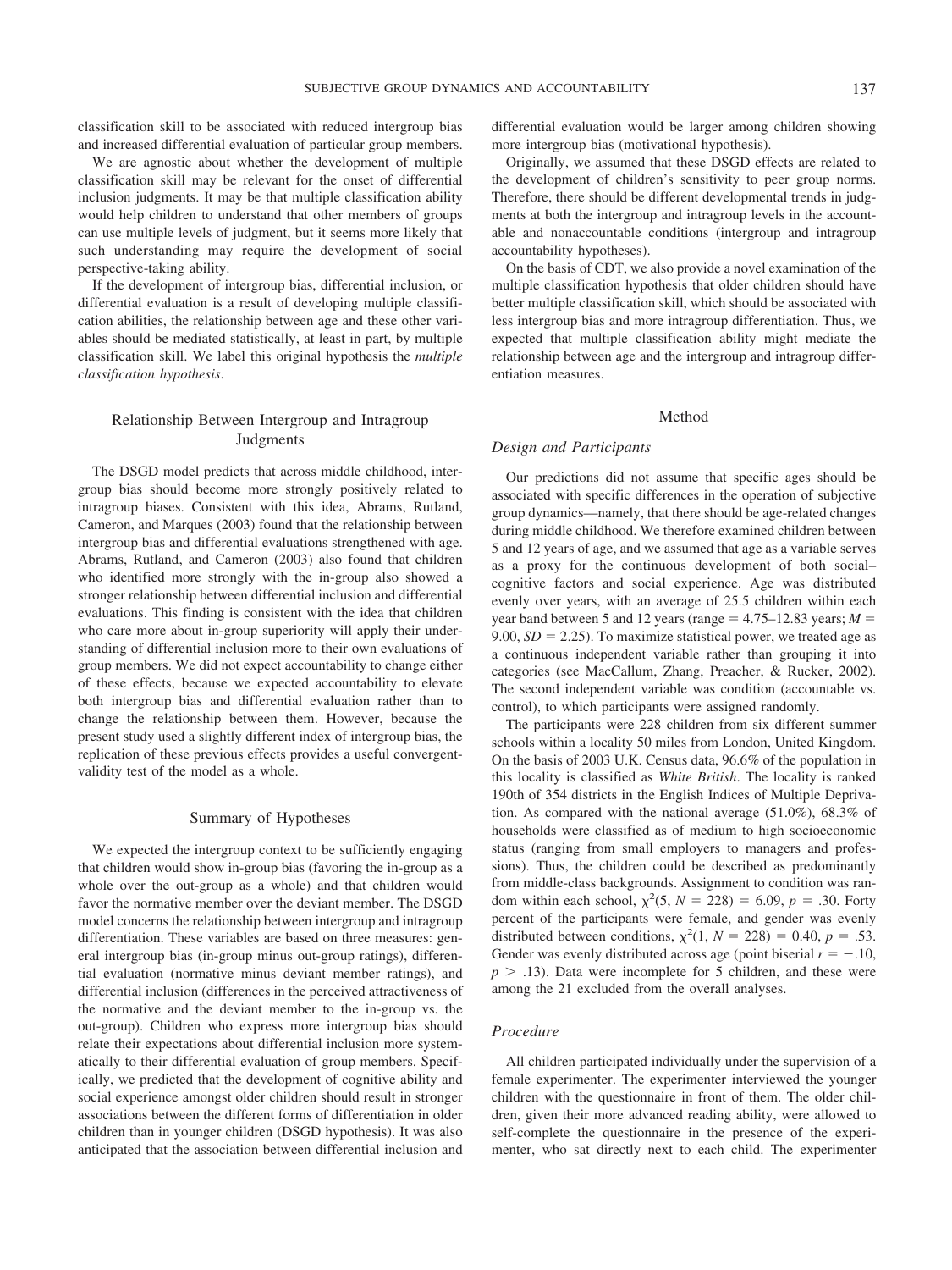monitored all children's progress through each question, ensuring and checking with them whether they understood the questions. This procedure was used to ensure that the baseline accountability cues were similar for children in all age groups (see also Abrams, Rutland, & Cameron, 2003) and that only the accountability to in-group varied.

# *Materials*

Children were given a questionnaire and either completed it themselves or had each question read out by a female researcher, with the child asked to point to the answer. The front page explained, "We are asking children about the Summer School. Most of the questions can be answered by putting a tick next to a picture of a face." There followed a series of questions about the weather that day, with an explanation of which face to tick to describe it. Each point on the 5-point scale was represented by a circular "feeling face." The mouth on each face varied, moving from a downward position (1) through horizontal (3) to a large smile (5). This page was used to check that participants understood how to use the response scale.

*Accountability manipulation.* At this point, the accountability manipulation was introduced. In the accountable condition, children were told that they would be asked some questions about the summer schools and that afterward their answers would be shown to other children from their summer school too. In the control condition, children were told that no one else would see the answers they gave to the questions.

*Intergroup bias.* The next page tapped the child's general judgment of his or her Summer School by asking. "How much do you like your Summer School Scheme at [school]?" A parallel question was asked about the other school: "How much do you think you would like to be at the Summer School at [other school] instead?" For these two questions tapping in-group and out-group evaluation, the face scales were anchored with 1 (*not at all*) and 5 (*very much*). We computed a composite measure of general intergroup bias by subtracting support for the out-group from support for the in-group.

*Member information.* The next page presented "some of the things said by children who went to [in-group summer school] last year." Previous research has revealed in-group gender bias amongst children (e.g., Bigler, 1995; Martin, 1989; Powlishta, 1995; Yee & Brown, 1994). To avoid confounding with gender bias, we referred to the children by initial letters and did not mention their gender. To ensure that the normative position was clearly established, we included two normative children and one deviant child. The children were presented with statements ostensibly made by 3 children, labeled *ND*, *JR*, and *DM*. JR was always the deviant member, and ND and DM were normative members.

The first normative member, ND, said, "I really like the [ingroup] summer school, there's lots of different things you can do, the [in-group summer school] is a great place to be during the summer." The deviant member, JR, made a positive statement about both the in-group and the out-group school: "All the things you can do at [in-group] Summer School are great fun, but I think the [out-group] Summer School would be good because there are lots of exciting things to do there." The second normative member, DM, agreed with ND and said, "The [in-group] summer school is good for sports and games and the people are really nice at the [in-group] summer school." Abrams, Rutland, Cameron, and Marques (2003) demonstrated that these statements reflected the normative and deviant positions in this context. The out-group school was held constant regardless of children's own school. The out-group school scheme was long-standing and large, and the name of the school was well-known to all of the children. All of the participating summer schools were within a 15-mile radius of the out-group summer school.

The rest of the questionnaire asked about one of the normative members and the deviant member. Half of the children answered questions about ND and JR, and half answered questions about DM and JR. The order of presentation of questions about the normative member and the deviant member was also counterbalanced. Children were first reminded of what the particular member had said, and then they answered several questions. The first two questions constituted a *perceptual accuracy check* to see whether participants understood which preferences the member had expressed: "What does [member] feel about being at the [summer school]?" "What do you think [member] would feel about going to the [other summer school] instead?"

*Differential inclusion.* After these manipulation-checking items, two questions using the face scales to measure perceived same-group inclusion and other-group inclusion were asked. These were included to see whether children understood the social implications of the members' attitudes in terms of their likely acceptability to members of each group. The questions were as follows: "How do you think other children at [summer school] would feel towards [member]?" "How do you think children who go to the [other summer school] would feel toward [member]?"

To calculate an index of differential inclusion, we subtracted the out-group inclusion rating from the in-group inclusion rating. In previous research, Abrams, Rutland, and Cameron (2003) and Abrams, Rutland, Cameron, and Marques (2003) found that this score was typically positive for a normative member and negative for a deviant member. Then the score for the deviant member was subtracted from the score for the normative member. The higher the score, the more the participant expected the normative member to be accepted by the in-group and rejected by the out-group and the more they expected the deviant member to be accepted by the out-group but rejected by the in-group.

*Differential evaluation.* Member evaluations were examined by asking two questions: "How do you feel towards [member]?" "How much would you like to be [member's] friend?" Responses were made using the feeling face scales. The average of the ratings of the deviant member was subtracted from the average of the ratings of the normative member to obtain an index of differential evaluation. A more positive score represented stronger preference for the normative over the deviant member.

*Multiple classification task.* Finally, we presented children with three red *X*s, three green *X*s, three red triangles, and three green triangles on a separate page. Below these objects was a box bisected horizontally and vertically to comprise a  $2 \times 2$  grid. Children were instructed as follows: "Think about which of these objects belong together. Put the objects in the grid below. Put objects that belong together in the same square of the grids. You do not have to use all the grid squares." Younger children performed this task with cutouts of the shapes, whereas older children drew the shapes using red and green pens. The experimenter then asked for a justification of their sorting behavior, if it correctly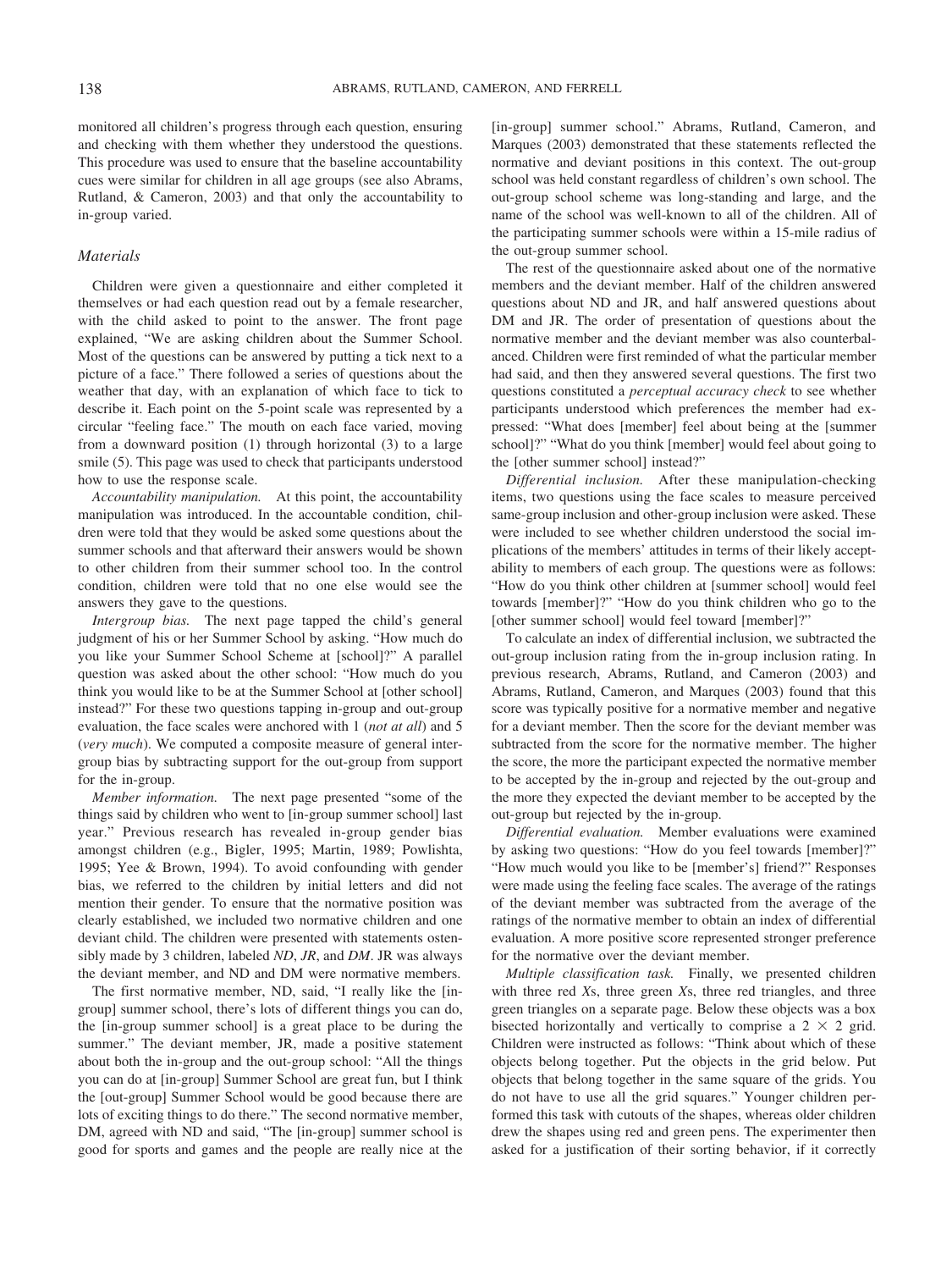involved two dimensions, by asking, first, "Why are these items together in this group?" and, second, "Why are these shapes put in a separate box from these shapes?" However, if the child sorted the objects incorrectly (i.e., by sorting on only one dimension or with no pattern of classification), the experimenter showed the child a correct sorting of the objects. Next, the experimenter asked the child to justify why this was the correct way to sort the objects, using the same justification questions given above.

This task is modeled closely on the nonsocial classification task used by Bigler and Liben (1992); it was scored according to Golbeck's (1983) method (based on Inhelder & Piaget, 1964). A child who incorrectly sorted the objects and was unable to justify the classification when shown the correct sorting method, was assigned a score of 0. In contrast, a child who sorted the objects on both dimensions but was unable to correctly justify why, was assigned a score of 1. A score of 2 was assigned if the objects were sorted incorrectly, but the child was able to justify the sorting method when shown the correct classifications. Finally, if the objects were correctly sorted with a correct justification, the child was assigned a score of 3. To check whether the presumption of ordinality of this scaling was appropriate, we also classified these data in three different dichotomous forms (correct vs. incorrect multiple classification, correct vs. incorrect justification, incorrect vs. either correct or correctly justified classification).

#### Results

First, we analyzed the data to investigate possible effects of school and gender. Previous research has revealed pronounced in-group gender bias amongst children (e.g., Bigler, 1995; Martin, 1989; Powlishta, 1995; Yee & Brown, 1994). Gender was not strictly relevant to the present hypotheses or to the comparison between the summer schools, and there were no a priori reasons to expect gender to affect responses. As expected, there were no significant multivariate main effects or interactions involving either gender or school. As a further precaution, we used hierarchical linear modeling to check whether school (as a Level 2 random variable) accounted for a reliable proportion of the variance in the dependent measures and to be sure that the statistical effects at Level 1 (individuals) were not the result of deflated standard errors owing to Level 2 variation. We followed the procedures recommended by Nezlek (2001). Initially, all Level 1 coefficients were modeled as random. Coefficients were fixed following recommendations offered by Nezlek. (Details of error terms that were fixed and the bases for fixing them are available on request from D.A.) The analysis revealed no reliable Level 2 variation, and the Level 1 results were not changed by inclusion of Level 2 data. Moreover, all of the intraclass correlations were small  $(<.07)$  and nonsignificant, indicating that there was unlikely to be a substantial risk of deflated Level 1 standard errors. Therefore, the analyses reported below collapse across school as well as gender (see also Footnote 6 [presented later]).

#### *Manipulation Check: Perceptual Accuracy*

Data from 8 children were excluded because it was evident during testing that they were not paying attention to the task. Two of these were among the 5 already excluded owing to noncompletion. On examination of the perceptual accuracy measure data from all children, these 8 were among the 18 (7.6%) excluded participants who had inaccurately judged the deviant member to be more favorable to the in-group than the normative member. Younger children were more likely to have failed the manipulation check  $(r = -.23, p < .001)$ . Data for the remaining 207 children were used for subsequent analyses. The initial and final numbers included for analysis reflected the availability of children at the time of the study. Within each year group, the initial and final numbers, respectively, were 25 and 20 (age 5), 28 and 23 (age 6), 31 and 27 (age 7), 31 and 30 (age 8), 31 and 30 (age 9), 25 and 24 (age 10), 22 and 21 (age 11), and 32 and 32 (age 12). Random assignment to condition was successful within all age levels (maximum difference between cell sizes in the accountable and the control condition = 5, modal difference = 1),  $\chi^2$ (7, *N* = 207) = 4.54, *p* = .72.

#### *Order Effects*

Abrams, Rutland, Cameron, and Marques (2003) used a fixed order of presentation of group members. In the present research, order was counterbalanced. We examined all of the main dependent variables described below to see whether there were any effects of order of presentation of the normative and deviant members. Across all the measures, no differences were significant (smallest  $F[206] = 0.00$ ; largest  $F[206] = 0.56$ ,  $p = .45$ ). Therefore, order was not included as a factor in subsequent analyses.

# *Hypothesis Tests*

The means for measures of general group evaluations and member inclusion and evaluation as a function of condition are shown in Table 1. Correlations among these variables are presented in Table 2. Our theoretical interest is in differences between judgments of the in-group and the out-group and differences between judgments of normative and deviant members. Therefore, the analyses focus on the magnitude of these differences (cf. Judd, Kenny, & McClelland, 2001). The DSGD hypotheses were tested using multiple regression analyses. For these analyses, we followed the procedures recommended by Aiken and West (1991), including centering of independent variables (condition and age) before calculation of interaction effects.

*Intergroup accountability hypothesis.* As expected, intergroup bias differed significantly from zero,  $t(205) = 17.60$ ,  $p < .001$ ,  $\eta^2$  = .60. There were no significant main effects for age or condition,  $t s(203) < 0.70$ , multiple  $Rs = .053$ , but there was a significant Age  $\times$  Condition interaction,  $\beta = .16$ ,  $t(202) = 2.27$ ,  $p < .05$ , multiple  $R = .17$ . As predicted by the intergroup accountability hypothesis, simple slopes analysis showed that among younger children, there was no significant effect of condition,  $B =$  $-0.09$ ,  $t(202) = 1.59$ ,  $p > 0.12$ , whereas older children showed significantly more bias in the accountable than in the control condition,  $B = 0.13$ ,  $t(202) = 2.43$ ,  $p < .05$ . Also consistent with this hypothesis, in the control condition, the relationship between age and bias was nonsignificant  $(r = -.11)$ , but in the accountable condition, children expressed stronger intergroup bias with age  $(r = .19, p = .05)$ .

*Differential inclusion.* As expected, differential inclusion was significantly different from zero ( $M = 1.46$ ,  $SD = 2.44$ ),  $t(204) =$ 8.54,  $p < .001$ ,  $\eta^2 = .26$ . We regressed age, condition, and their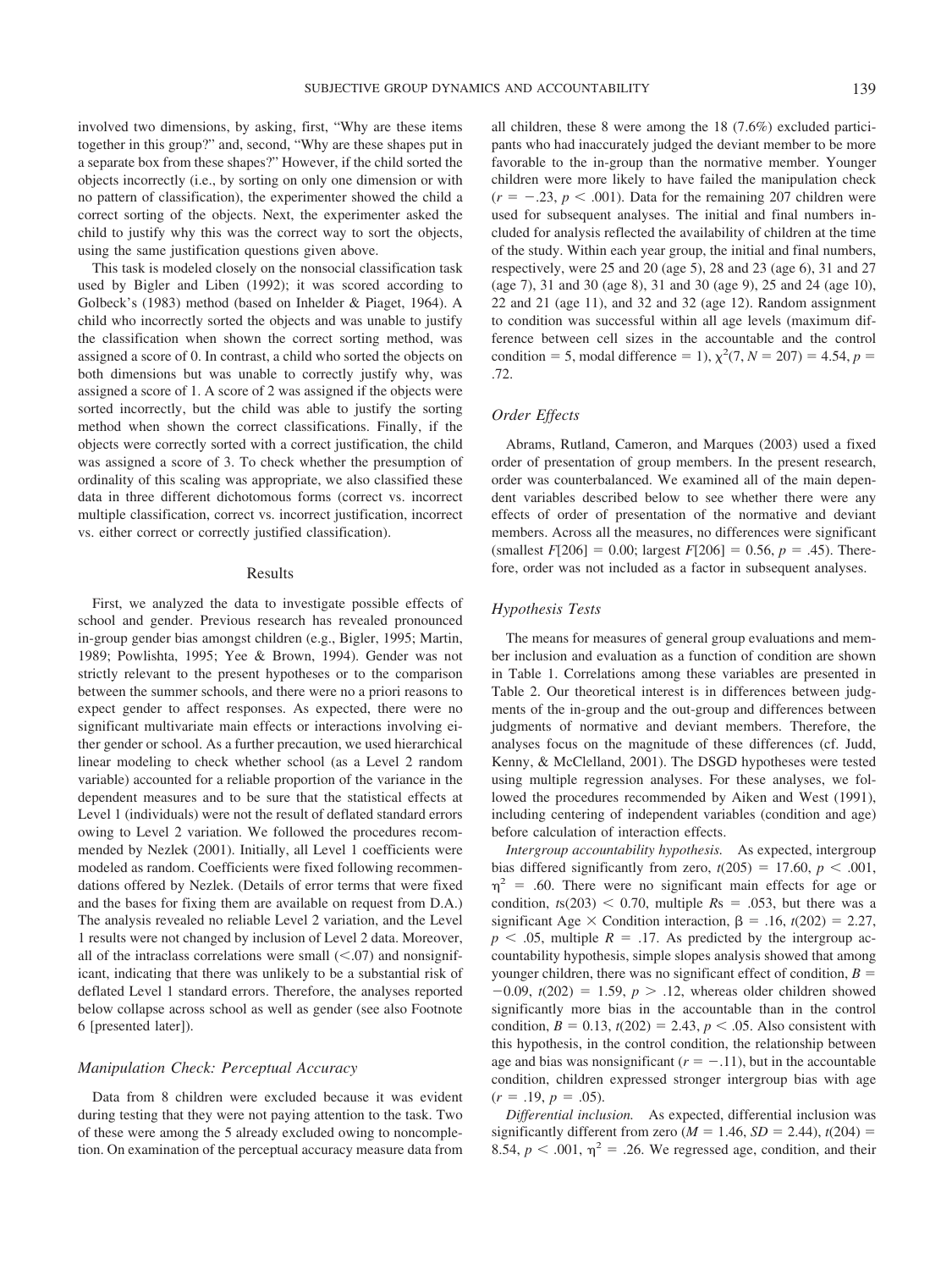#### Table 1

| Variable                                        | Control          |              |                  |              | Accountable  |              |              |              |  |
|-------------------------------------------------|------------------|--------------|------------------|--------------|--------------|--------------|--------------|--------------|--|
|                                                 | Normative        |              | Deviant          |              | Normative    |              | Deviant      |              |  |
|                                                 | $\boldsymbol{M}$ | <i>SD</i>    | $\boldsymbol{M}$ | SD           | M            | <i>SD</i>    | M            | SD           |  |
| Inclusion by in-group<br>Inclusion by out-group | 4.00<br>3.12     | 0.87<br>1.26 | 3.67<br>3.95     | 1.12<br>1.02 | 4.29<br>3.02 | 0.87<br>1.37 | 3.56<br>3.98 | 1.24<br>1.07 |  |
| Evaluation                                      | 3.88             | 1.09         | 3.57             | 1.14         | 4.12         | 1.10         | 3.25         | 1.24         |  |

*Means and Standard Deviations for Measures of Group Inclusion and Evaluation as a Function of Condition (Control or Accountable) and Type of Member (Normative or Deviant)*

*Note.* Scores on each variable could range from 1 (negative) to 5 (positive). The inclusion measures tapped how a child believed members of the in-group or the out-group would feel toward the target member. Evaluation tapped the child's own feelings toward the member. Pairwise comparisons within rows revealed that means for the normative versus deviant members differ significantly both within and between conditions ( $p < .05$ ). For each type of member, pairwise comparisons of inclusion by in-group versus inclusion by out-group showed significant differences ( $p < .05$ ) except for the deviant member in the control condition ( $p = .054$ ).

interaction term onto differential inclusion. This revealed a significant effect of age,  $\beta$  = .29,  $t(203)$  = 4.30,  $p$  < .001, and a marginal effect of condition,  $\beta = .12$ ,  $t(203) = 1.80$ ,  $p < .08$ , multiple  $R = .31$ , but no Age  $\times$  Condition interaction,  $\beta = .02$ ,  $t(203) = 0.23$ . Differential inclusion increased as a function of age, consistent with previous findings (Abrams, Rutland, & Cameron, 2003; Abrams, Rutland, Cameron, & Marques, 2003) and the assumption that older children should have a clearer understanding of group dynamics in an intergroup context.

*Differential evaluation.* The DSGD model anticipates that normative in-group members should be favored over deviant members. As shown in Table 1, this was the case.<sup>3</sup> As expected, differential evaluation was significantly related to differential inclusion ( $r = .28$ ,  $p < .001$ ).<sup>4</sup> We tested the DSGD and intragroup accountability hypotheses by regressing centered scores for differential inclusion, age, condition, and their two-way and three-way interaction terms onto differential evaluations.

*DSGD hypothesis.* The DSGD hypothesis is that the relationship between differential evaluation and differential inclusion should strengthen as children get older. This implies a significant Age  $\times$  Differential Inclusion interaction effect on differential evaluation. Consistent with this hypothesis, there was a significant Age  $\times$  Differential Inclusion interaction,  $\beta = .34$ ,  $t(202) = 3.61$ ,  $p < .001$ .

*Intragroup accountability hypothesis.* This hypothesis is based on the premise that older children should be more able to understand the normative expectations of the peer group. Thus, the impact of accountability on the evaluations of group members will be strongest among older children who also perceive higher differential inclusion. This implies a significant Age  $\times$  Differential Inclusion  $\times$  Condition interaction.

The effect of condition was significant,  $\beta = .20$ ,  $t(199) = 2.84$ ,  $p \leq 0.005$ . As expected, children showed stronger differential evaluation in the accountable condition. Consistent with the intragroup accountability hypothesis, the Age  $\times$  Differential Inclusion interaction for the DSGD hypothesis was qualified by a significant three way interaction between Age  $\times$  Condition  $\times$  Differential Inclusion interaction,  $\beta = .19$ ,  $t(195) = 2.62$ ,  $p < .01$ ; multiple  $R = .40, F(7, 195) = 5.43, p < .001<sup>5</sup>$ 

To explore this interaction, we examined the simple Age  $\times$ Differential Inclusion interactions within each level of accountability. In the control condition, shown in the upper panel of Figure 1, only the main effect of differential inclusion was significant,  $\beta$  = .27, *t*(195) = 2.59, *p* < .05. Children who showed higher differential inclusion also showed higher differential evaluation. However, in the accountable condition, the effect of differential inclusion,  $\beta = .32$ ,  $t(195) = 3.35$ ,  $p = .001$ , and the Differential Inclusion  $\times$  Age interaction,  $\beta$  = .34, *t*(195) = 3.61, *p* < .001, were both highly significant.

The meaning of the two-way interaction within the accountable condition is relatively straightforward. The relationship between differential inclusion and differential evaluation strengthens significantly with age. This is illustrated in the lower panel of Figure 1, which depicts the relationship between differential inclusion

<sup>&</sup>lt;sup>3</sup> Analyses of individual items are not reported in detail here for reasons of space and clarity and because they do not substantively alter the findings or conclusions. For the means in Table 1, analyses of variance (ANOVAS; subsumed by the regression analyses in the body of the article) revealed significant effects of member on out-group inclusion,  $F(1, 203) = 56.58$ ,  $p < .001$ ,  $\eta^2 = .219$ , and in-group inclusion  $F(1, 203) = 34.15$ ,  $p < .001$ ,  $\eta^2$  = .144, and a significant Condition  $\times$  Member interaction effect on in-group inclusion,  $F(1, 202) = 4.55$ ,  $p < .05$ ,  $\eta^2 = .022$ . Inclusion of the normative and deviant members differed more in the accountable condition,  $F(1, 203) = 32.49$ ,  $p < .001$ ,  $\eta^2 = .214$ , than in the control condition,  $F(1, 203) = 6.70, p = .01, \eta^2 = .074$ . For member evaluations, there was a significant effect of member,  $F(1, 204) = 33.65$ ,  $p < .001$ ,  $\eta^2 = .142$ , and Condition  $\times$  Member interaction,  $F(1, 204) = 7.36$ ,  $p < .01$ ,  $\eta^2 =$ .035. Normative and deviant members were evaluated more differently in the accountable condition,  $F(1, 204) = 38.94$ ,  $p < .001$ ,  $\eta^2 = .255$ , than in the control condition,  $F(1, 204) = 4.72$ ,  $p < .05$ ,  $\eta^2 = .046$ .

 $^{4}$   $M_{\text{intergroup bias}}$  = 2.12,  $SD = 1.74$ , possible range = -4 to 4;  $M_{\text{differential inclusion}} = 1.46$ ,  $SD = 2.44$ , possible range = -8 to 8;  $M_{\text{differential evaluation}} = 0.49, SD = 1.48, possible range = -4$  to 4. Correlations among these difference scores were as follows:  $r_{\text{intergroup bias}-\text{differential inclusion}} = .14, p = .055, r_{\text{intergroup bias}-\text{differential evaluation}} =$ .23,  $p < .001$ ,  $r_{\text{differential inclusion-differential evaluation}} = .28$ ,  $p < .001$ .

<sup>5</sup> Otherwise, the full factorial regression analysis revealed significant main effects of intergroup bias ( $\beta = .21, p < .01$ ) and differential inclusion ( $\beta$  = .25,  $p$  < .001). The Intergroup Bias  $\times$  Differential Inclusion interaction remained significant ( $\beta$  = .24,  $p$  < .01), and the Differential Inclusion  $\times$  Age  $\times$  Intergroup Bias interaction remained significant ( $\beta$  =  $.16, p \lt .05$ ).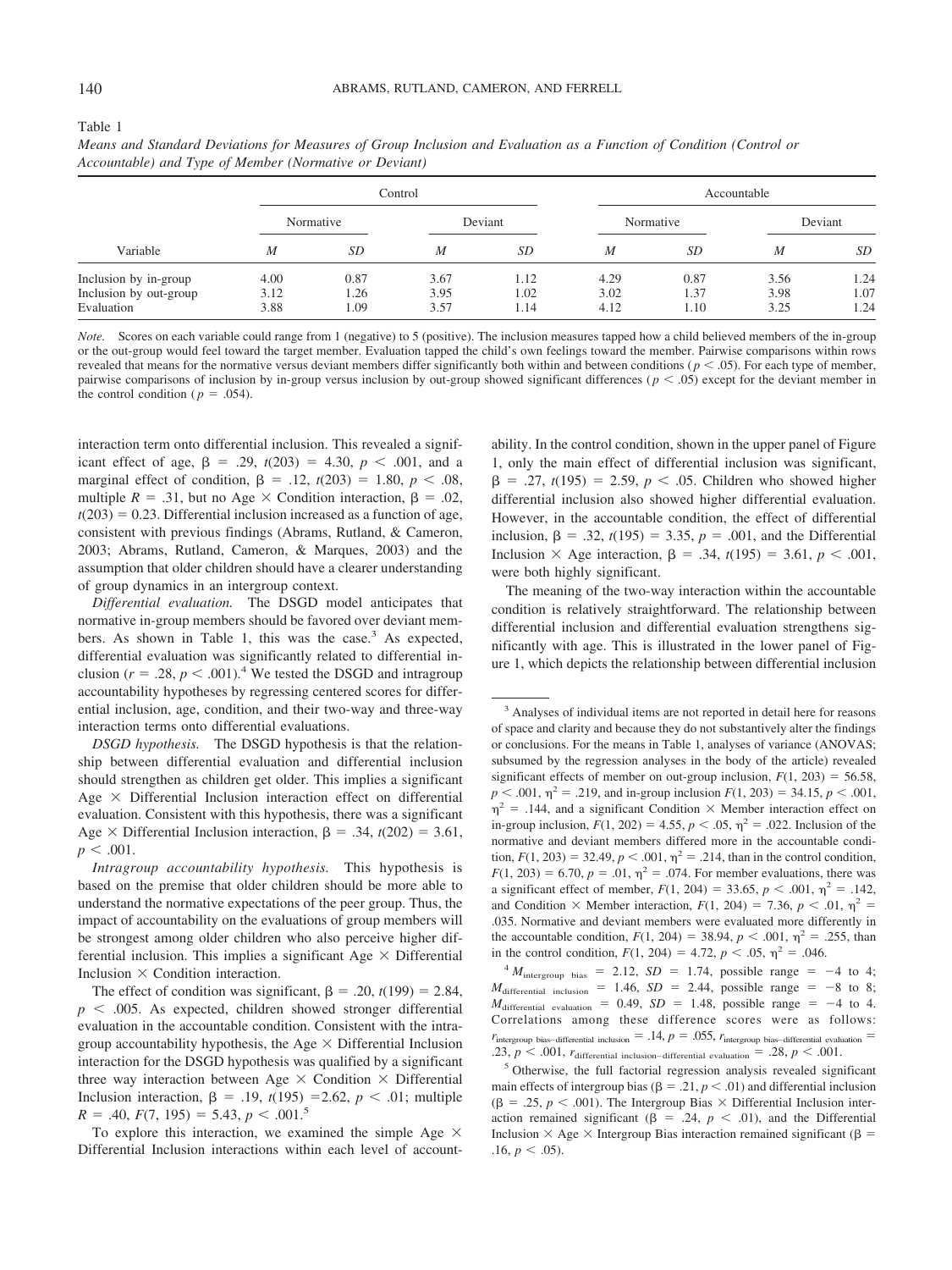| e. |
|----|
|----|

| Variable                            |           |                      |                | 4        |          | 6        |        | 8      | 9      | 10 |
|-------------------------------------|-----------|----------------------|----------------|----------|----------|----------|--------|--------|--------|----|
| $1. \text{Age}$                     |           |                      |                |          |          |          |        |        |        |    |
| 2. General in-group evaluation      | $-.05$    |                      |                |          |          |          |        |        |        |    |
| 3. General out-group evaluation     | $-.06$    | $-.18$ <sup>**</sup> |                |          |          |          |        |        |        |    |
| 4. Normative inclusion by in-group  | .01       | $.26***$             | $-.09$         |          |          |          |        |        |        |    |
| 5. Normative inclusion by out-group | $-.23$ ** | .01                  | $.21***$       | $-.09$   |          |          |        |        |        |    |
| 6. Deviant inclusion by in-group    | $-.26***$ | $.18***$             | .08            | $.21***$ | $.26***$ |          |        |        |        |    |
| 7. Deviant inclusion by out-group   | .02       | .06                  | .01            | .11      | $-.06$   | $-.02$   |        |        |        |    |
| 8. Evaluation of normative          | .11       | $.29***$             | $-.15^{\circ}$ | $.28***$ | .02      | .16      | .13    |        |        |    |
| 9. Evaluation of deviant            | $-.02$    | $.12^{+}$            | $.14*$         | .07      | $.30***$ | $.44***$ | .11    | $.18*$ |        |    |
| 10. Multiple classification score   | $.34***$  | .03                  | $-.08$         | .04      | $-.12$   | $-.09$   | $-.03$ | .01    | $-.09$ |    |

Table 2 *Zero-Order Correlations Among Variables*

 $\frac{p}{p}$  < .10.  $\frac{k}{p}$  < .05.  $\frac{k}{p}$  < .01.  $\frac{k}{p}$  < .001.

and differential evaluation as a function of age (defined for these purposes as 1 standard deviation below and above the mean age of all participants, respectively). Among younger children, there was no significant relationship between differential inclusion and differential evaluation,  $B = -0.01$ ,  $t(195) = 0.10$ , whereas among older children, the relationship was highly significant,  $B = 0.38$ ,  $t(195) = 3.97$ ,  $p < .001$ , such that older but not younger children related their perceptions of differential inclusion to their differential evaluations of members. Older children who did not believe other group members would judge normative and deviant members differently did not evaluate those members differently themselves. However, older children who perceived high levels of differential inclusion among their peers responded to accountability by similarly differentiating between normative and deviant members in their own evaluations. We further checked the simple slopes for effects of age within levels of differential inclusion. When they perceived low differential inclusion, older children showed significantly less differential evaluation than did younger children,  $B =$  $-0.21$ ,  $t(195) = 2.27$ ,  $p < .05$ . When they perceived high differential inclusion, older children showed marginally significantly more differential evaluation than did younger children,  $B = 0.23$ ,  $t(195) = 1.97$ ,  $p < .052$ . Thus, the three-way interaction shows that perceptions of differential inclusion become especially influential when peer accountability is heightened, and this influence gains momentum with increasing age. This pattern is consistent with the intragroup accountability hypothesis.

# *Replication of Relationships Among Intergroup and Intragroup Judgments*

The present data also provided an opportunity to test whether relationships among variables replicate previous findings from this intergroup context (Abrams, Rutland, Cameron, & Marques, 2003) but with a wider age range and a slightly different measure of intergroup bias. To the extent that the form of interactions obtained in previous studies (Abrams, Rutland, & Cameron, 2003; Abrams, Rutland, Cameron, & Marques, 2003) were replicated, this would provide convergent validation for the idea that the same underlying processes are at work.

*Motivational hypothesis.* The DSGD model assumes that as children develop greater sensitivity to peer group norms and greater social experience, there should be a stronger relationship between intergroup differentiation and intragroup differentiation.

Thus, older children who are motivated more strongly to support their in-group will also base their differential evaluation judgments more strongly on their differential inclusion judgments.

General intergroup bias was significantly positively related to differential evaluation, as expected ( $r = .23$ ,  $p < .001$ ; see also the relationships among the constituent items in Table 2). To map the present findings onto those of Abrams, Rutland, and Cameron (2003) and Abrams, Rutland, Cameron, and Marques (2003), we examined whether the impact of differential inclusion on differential evaluation was moderated by intergroup bias and whether this effect was larger among older children. We therefore included intergroup bias as a predictor in the regression analysis. Over and above the effects reported previously, this yielded only two significant effects involving intergroup bias.

There was a significant Age  $\times$  Intergroup Bias interaction,  $\beta$  = .22,  $t(192) = 3.11$ ,  $p < .005$ . In line with the findings of Abrams, Rutland, Cameron, and Marques (2003), the relationship between intergroup and intragroup bias strengthened with age. Figure 2 shows the regression slopes for differential evaluation when age and intergroup bias are 1 standard deviation below and above their respective means. Simple slopes analysis revealed that among younger children, the relationship between intergroup bias and differential evaluation was nonsignificant,  $B = 0.06$ ,  $t(192) =$ 0.83, whereas among older children the relationship was significant,  $B = 0.39$ ,  $t(192) = 4.43$ ,  $p < .001$ . Specifically, the more intergroup bias they expressed, the more older children favored the normative member over the deviant member. Comparison of the simple slopes for age among children who showed lower or higher intergroup bias showed that there was a nonsignificant reduction in differential evaluation with age when intergroup bias was low,  $B =$  $-0.11$ ,  $t(192) = 1.37$ ,  $p > .17$ , but a significant increase in differential evaluation with age when their intergroup bias was high,  $B = 0.23$ ,  $t(192) = 3.13$ ,  $p < .005$ .

In addition, there was a significant Intergroup Bias  $\times$  Differential Inclusion interaction,  $\beta = .24$ ,  $t(192) = 3.59$ ,  $p < .001$ , multiple  $R = .50$ . Consistent with the predictions based on Abrams, Rutland, and Cameron (2003), the relationship between differential inclusion and differential evaluation was larger among children who also showed more intergroup bias. Specifically, among children who showed less intergroup bias, the simple slope between differential inclusion and differential evaluation was nonsignificant,  $B = -0.01$ ,  $t(192) = 0.27$ , whereas among children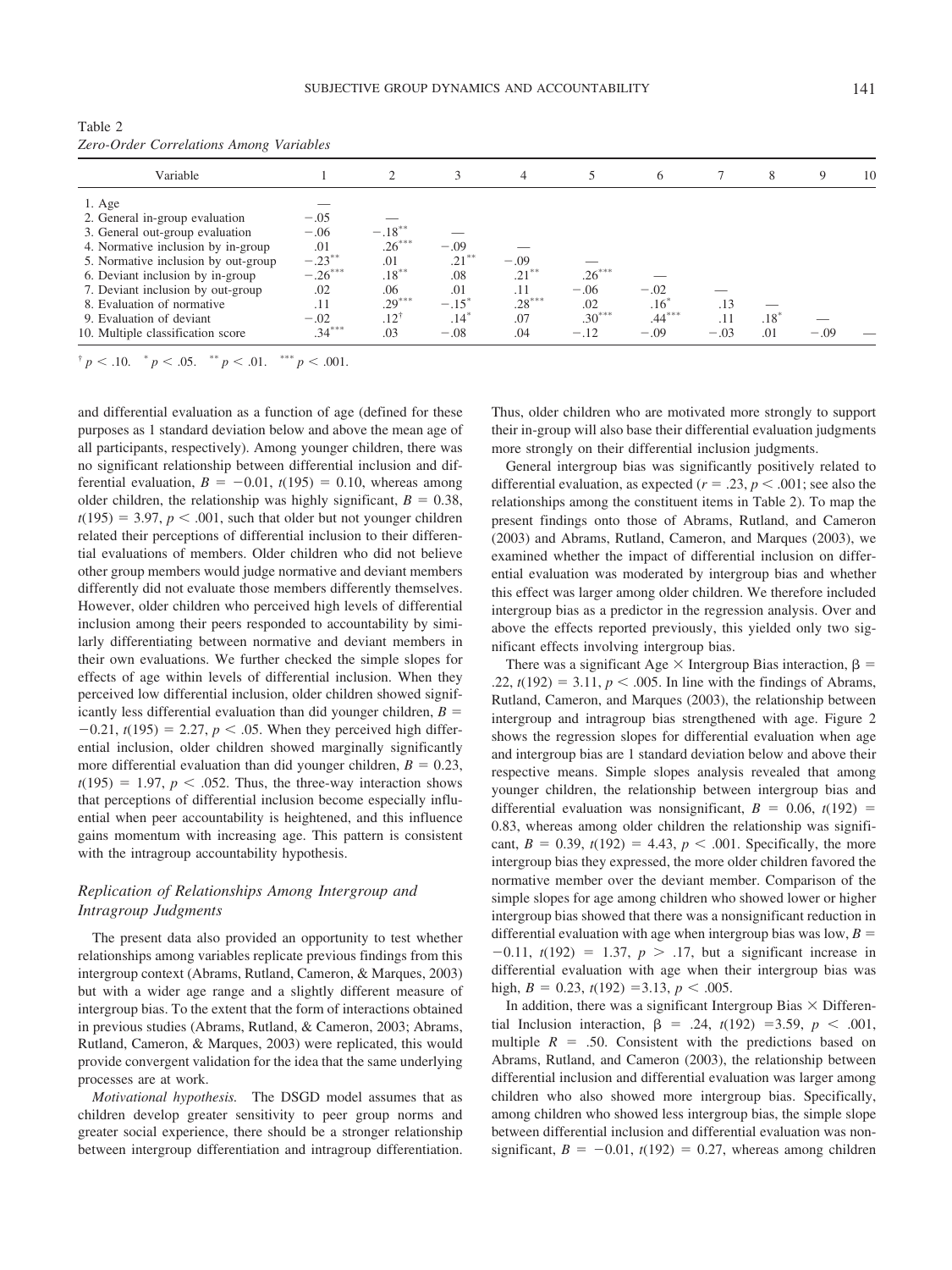who showed more intergroup bias, the relationship was positive and significant,  $B = 0.30$ ,  $t(192) = 5.90$ ,  $p < .001$ . In addition, whereas there was no relationship between intergroup bias and differential evaluation among children who perceived low differential inclusion,  $B = -0.04$ ,  $t(192) = 0.98$ , intergroup bias and differential evaluation were strongly positively associated among children who perceived high differential inclusion,  $B = 0.39$ ,  $t(192) = 8.80, p < .001$ . Figure 3 shows the slopes describing the relationship to differential evaluation when values of differential



*Figure 1.* Evaluation of normative group member minus evaluation of deviant group member (differential Evaluation) as a function of condition, age, and differential inclusion. Values for differential evaluation were derived from the regression analysis, within which condition, differential inclusion, age, and their two-way and three-way interactions were used as predictors. Differential inclusion is in-group inclusion minus out-group inclusion rating for the normative member minus the same score for the deviant member. In this figure, to represent younger and older age groups, and for high and low differential inclusion, we substituted values 1 standard deviation above and below the means for those variables.



*Figure 2.* Differential evaluation of in-group members as a function of age and intergroup bias. Intergroup bias was derived by subtracting the rating of the out-group from the rating of the in-group. Values for differential evaluation were derived from the regression analysis, within which differential inclusion, age, intergroup bias, and their two-way and threeway interactions were used as predictors. In this figure, to represent younger and older age groups, and for high and low differential inclusion, we substituted values 1 standard deviation above and below the means for those variables.

inclusion and intergroup bias are 1 standard deviation above and below their respective means.<sup>6</sup>

### *Multiple Classification Skill*

We hypothesized that multiple classification skill may provide a cognitive underpinning for children's evaluation of groups and group members and, thus, may at least in part account for the development of subjective group dynamics. We were agnostic regarding the relationship between multiple classification and differential inclusion. Scores on the ordinally scored multiple classification task were highly significantly related to age ( $r = .34$ ,  $p <$ .001). However, these scores were not significantly related to differential inclusion, differential evaluation, or intergroup bias (all  $rs < .12$ , all  $ps > .10$ ), and this thus precludes the possibility of mediation. Moreover, when we tested possible interaction effects between cognitive ability and age, none were significant.

The possibility remained that the ordinal scaling of this measure missed important differences that might be associated with perfor-

<sup>&</sup>lt;sup>6</sup> We examined effects of school using multilevel modeling. The intraclass correlations were all  $\leq$ .07, and no Level 2 (school) effects were significant. Level 1 effects remained consistent with those reported in the text: the Age  $\times$  Condition interaction effect on intergroup bias,  $t(206)$  = 2.29,  $p = .023$ ; the relationship between age and differential inclusion,  $t(203) = 4.34$ ,  $p < .001$ ; the marginal effect of condition on differential inclusion,  $t(203) = 1.82$ ,  $p = .07$ ; the significant Age  $\times$  Condition  $\times$ Differential Inclusion interaction effect on differential evaluation,  $t(203)$  = 2.67,  $p = .008$ ; the Age  $\times$  Intergroup Bias interaction effect on differential evaluation,  $t(203) = 3.37$ ,  $p = .001$ ; and the Differential Inclusion  $\times$ Intergroup Bias interaction effect on differential evaluation,  $t(203) = 4.39$ ,  $p < .001$ .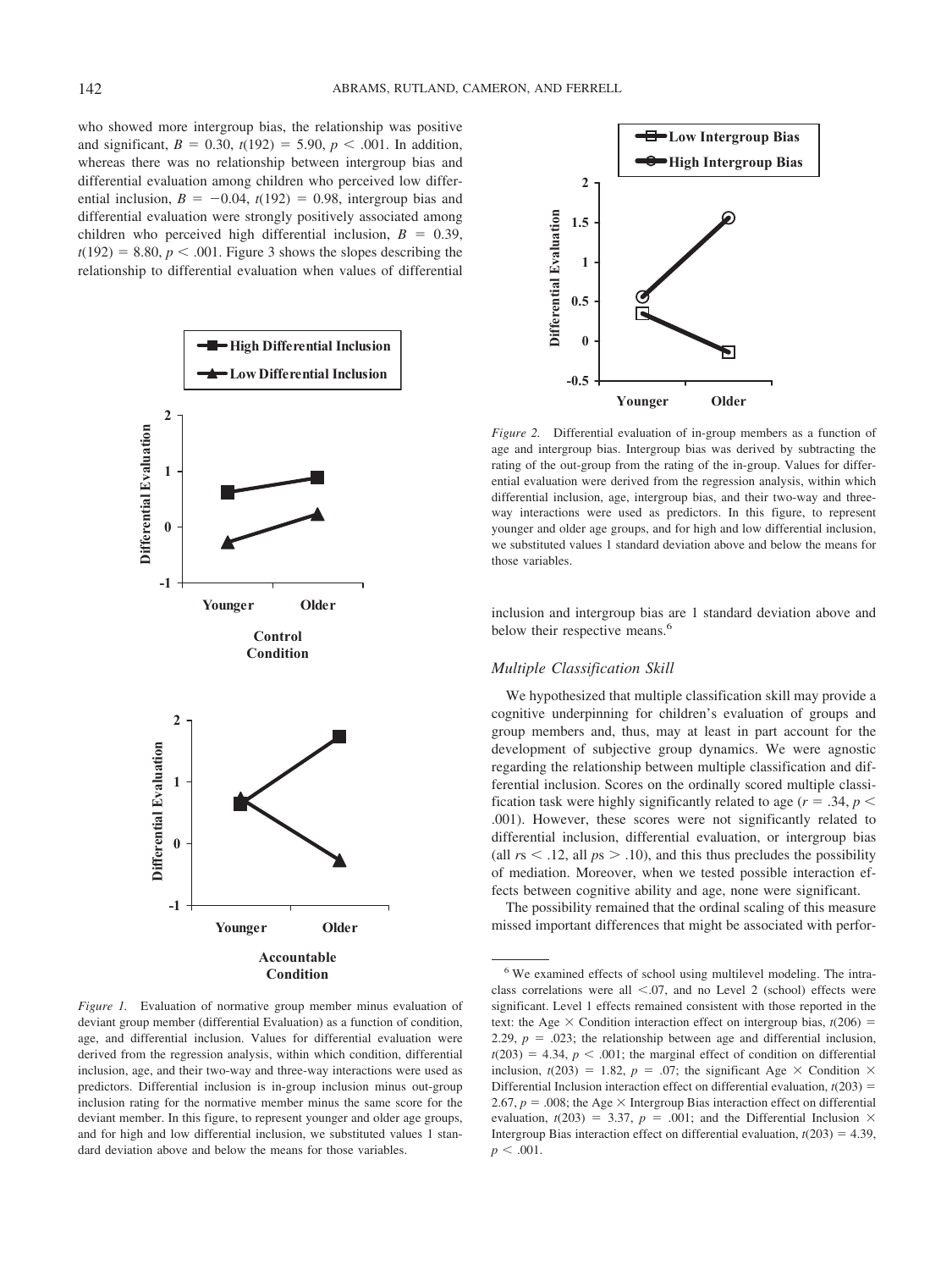

*Figure 3.* Differential evaluation of in-group members as a function of differential inclusion and intergroup bias. Values for differential evaluation were derived from the regression analysis, within which differential inclusion, age, intergroup bias, and their two-way and three-way interactions were used as predictors. In this figure, to represent high and low intergroup bias and for high and low differential inclusion, we substituted values 1 standard deviation above and below the means for those variables.

mance and competence factors (i.e., that it confounded these). To investigate whether different dichotomizations of the classification ability measure might better predict the dependent variables, we examined the three alternative dichotomizations described above. All three were significantly related to age, though none as highly as the ordinal index. Specifically, older children were more likely to correctly classify the stimuli regardless of whether they could justify the classification ( $r = .26$ ,  $p < .001$ ); older children were more likely to correctly justify the classification regardless of whether it had to be shown to them  $(r = .30, p < .001)$ ; and older children were more likely to correctly classify and justify the classification than they were to fail either of these aspects ( $r = .30$ ,  $p < .001$ ). None of these dichotomous measures were significantly related to the dependent measures. Therefore, although as predicted, older children did show better multiple classification skill (regardless of the index used), we found no support for the hypothesis that multiple classification skill would mediate the relationship between age and the dependent variables.

# Discussion

Several findings emerged clearly from this study. First, as anticipated, older children's intergroup bias and differential evaluation were both affected by in-group accountability. Significantly, these findings extend the DSGD model by confirming that older children are more sensitive to peer group norms when forming their intergroup judgments and evaluations of individual normative and deviant group members. Second, though multiple classification skill increased with age, it was unrelated to children's intergroup and intragroup differentiation. These findings have important implications for CDT (Aboud, 1988; Bigler, 1995; Katz et al., 1975) and attempts to explain the development of social knowledge using underlying stages of cognitive development. Third, within middle childhood, the developmental differences in relationships among differential inclusion, differential evaluation, and intergroup bias were in line with previous research using a different intergroup context (Abrams, Rutland, & Cameron, 2003), and they consolidated marginal effects from a smaller scale study in a similar context (Abrams, Rutland, Cameron, & Marques, 2003). Older children's judgments of deviant members (differential evaluations) more strongly reflected their increasing understanding of the relationship between the individuals' behavior and their group membership (differential inclusion). The findings are summarized briefly below, and then their implications are discussed further.

## *Intergroup Judgments*

The present measure of intergroup bias was based on group preference rather than simple favorability, but in other respects, the relationships between this measure and the others in the study are completely in line with those in Abrams, Cameron, and Rutland (2003) and Abrams, Cameron, Rutland, and Marques (2003). Regardless of age, children expressed significant bias in favor of the in-group summer school. Moreover, intergroup bias increased with age when the salience of the loyalty norm was heightened by making children accountable to in-group members. This is consistent with the intergroup accountability hypothesis that older children should be more sensitive to peer group norms.

As expected, multiple classification skill was significantly associated with age. In fact, the relationship was highly comparable to the correlation of .36 within a 5–10 year age range obtained by Bigler and Liben (1992), who used a four-task multiple classification skills measure ( $\alpha$ s = .70 in a pretest and .90 in a posttest;  $N = 75$ ). Thus, it seems reasonable to believe that the present measure was sufficiently sensitive to detect variations in multiple classification skill. Despite finding that multiple classification skill was significantly better among older children, we did not find that intergroup bias decreased with increasing multiple classification skill or with age, as might have been predicted by CDT (Aboud, 1988; Katz, 1976; Lambert & Klineberg, 1967). This finding is consistent with a growing body of research suggesting that intergroup attitudes may not be significantly linked to multiple classification skill (e.g., Abrams, Cameron, & Rutland, 2003; Abrams, Cameron, Rutland, & Marques, 2003); Abrams, Rutland, Cameron, Ferrell, & Pelletier, 2006; Bigler, Brown, & Markell, 2001; Cameron & Rutland, in press; Rutland, 1999, 2004; Rutland et al., 2005) or, indeed, more basic classification skill (Patterson & Bigler, 2006). Furthermore, we found no evidence that multiple classification skill was related to intragroup judgments, which provides an important further line of evidence. Together, this research suggests that the stages of cognitive development associated with the development of multiple classification skill may not be especially influential on these forms of social judgment.

One possible explanation for the absence of a relationship between multiple classification skill and intergroup bias may be suggested by the absence of an age trend in intergroup bias itself. This may in part be a product of the accountability manipulation. Previous developmental research on accountability cues and intergroup attitudes showed that children were less racially prejudiced because of their expectation that *adults* may disapprove of intergroup bias (Rutland et al., 2005). In contrast, the present research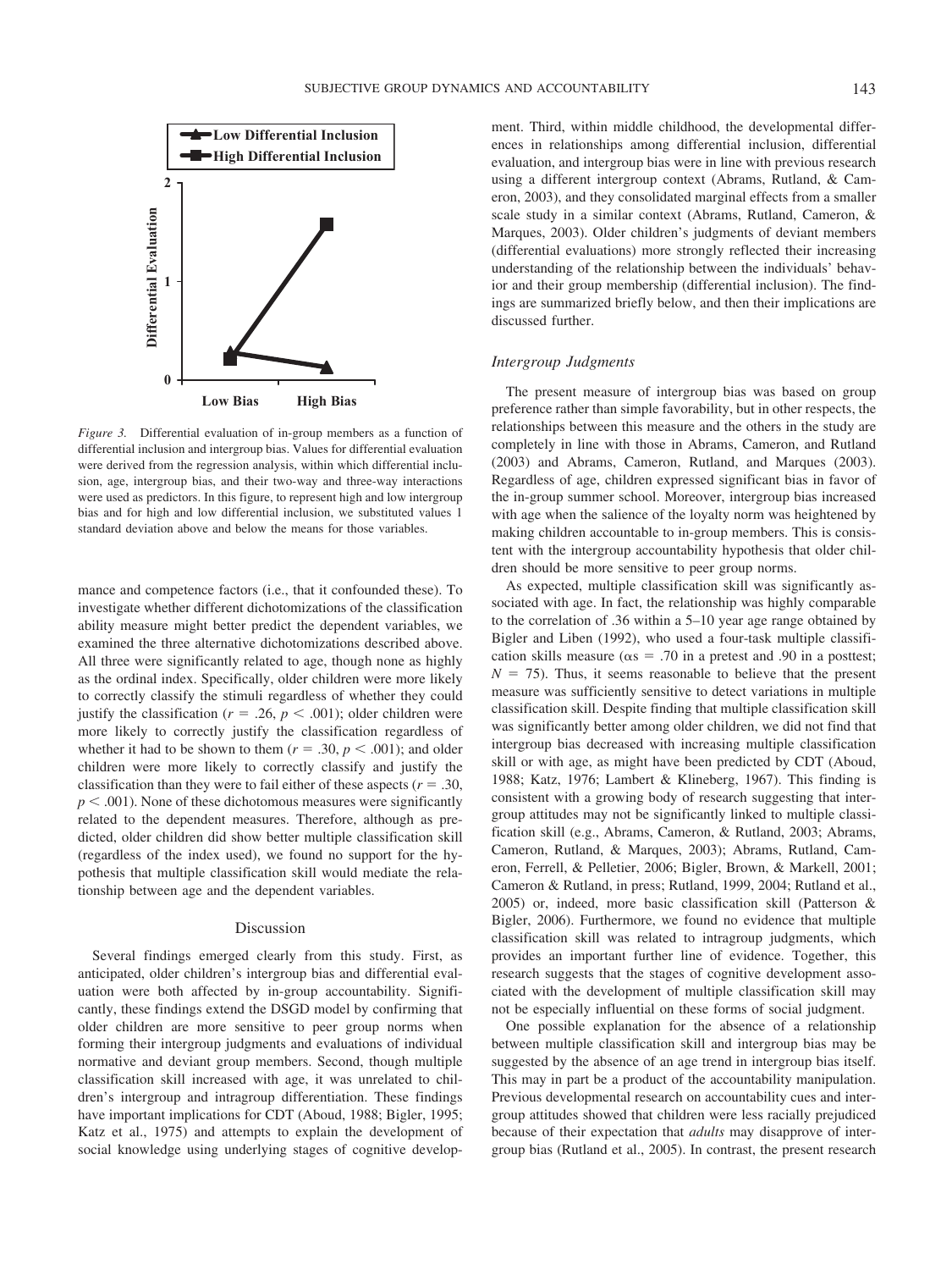shows that national intergroup bias can be increased with age if *peer group* loyalty norms are salient. This suggests that an important avenue for future research will be to investigate how children develop sensitivity to different types of audience when inferring norms for judgments about groups and their members.

#### *Intragroup Judgments*

In line with the DSGD model, children judged that normative members were more likely than deviant members to be accepted by peers. More important, there was a significant developmental trend in the children's understanding of differential inclusion, with the older children performing better than younger children. This finding provides partial support for CDT's expectation that older children should engage in more individuated judgments (Aboud, 1988; Bigler, 1995; Katz et al., 1975). However, significantly, we found no support for the idea that multiple classification skills are related to intragroup differentiation. Although age was significantly related to both differential inclusion and multiple classification skills, the latter were unrelated to one another. This does not necessarily mean that multiple classification skills play no role in some aspect of subjective group dynamics. However, we found no evidence for the possibility that multiple classification skill underpins judgments about group inclusion.

On the basis of the notion that older children should give less weight to group memberships, another possibility is that CDT might predict that older children will evaluate a group member who is more partisan (i.e., normative in this context) *less* positively than they will an even-handed (i.e., deviant) group member. Indeed, children could have viewed the deviant member as more generally inclusive and perhaps higher in social competence (see Erwin, 1993; Schneider, 1993). Thus, children could justifiably have evaluated the deviant member more favorably than the normative member. But this did not occur. In line with the DSGD model, the normative in-group member was evaluated more positively than the deviant member. Moreover, this effect increased significantly in the accountable condition.

Consistent with our intragroup accountability hypothesis, when they were accountable, older children related their perceptions of differential inclusion more strongly to their differential evaluations than did younger children. This highlights the fact that social competence may mean different things in different contexts (Durkin, 1995). A socially competent child is likely to be one who understands about adherence to the relevant group norms in a particular intergroup context and to a relevant audience (Abrams & Brown, 1989; Rutland et al., 2005). This argues for a revision of the view that bullies (i.e., children who derogate a deviant member) or aggressors have poor social understanding and poor social– cognitive skills (Crick & Dodge, 1994; Dodge, Pettit, McClaskey, & Brown, 1986; McKeough, Yates, & Marini, 1994). Indeed, research suggests that bullies often have a good understanding of others' emotions and their minds in different social situations (Dunn, 2004; Sutton, Smith, & Swettenham, 1999). Social understanding and related social–cognitive skills are especially important for indirect methods of bullying such as social exclusion within a group (Bjorkqvist, Lagerspetz, & Kaukainen, 1992), because the bully is likely to require some understanding of group dynamics. It is interesting to note that, in line with our age moderation effects, research suggests that indirect forms of bullying increase with age, whereas more direct methods decline (Rivers & Smith, 1994).

# *The Relationship Between General Intergroup Bias, Intragroup Differentiation, and Age*

In line with the DSGD and previous findings, general intergroup bias and differential evaluation were positively related. Moreover, as predicted, the relationship between intergroup bias and differential evaluation was significantly larger among older children. In addition, consistent with the findings of Abrams, Rutland, and Cameron (2003), older children who expressed greater intergroup bias also related their perceptions of differential inclusion more strongly to their differential evaluation of normative and deviant group members. The replication of these developmental trends is important because of the slight change in the measure of intergroup bias. Thus, regardless of whether intergroup bias was measured in terms of favorability (Abrams, Rutland, Cameron, & Marques, 2003) or intergroup preference, older children's intergroup judgments were related to their intragroup evaluations more systematically through their perceptions of differential inclusion. Note that children did not actually have to see peer group reactions, they merely had to imagine them. Peer group social pressure was therefore represented psychologically and did not have to take place directly. This is consistent with the idea that the dynamics of groups are represented psychologically and have an important role in judgments of groups and their members. These findings suggest that developmental processes through middle childhood introduce differential inclusion as a social–perceptual basis, and perhaps a sense of justification, for differential evaluation of group members (Killen, Lee-Kim, McGlothlin, & Stangor, 2002).

#### *Limitations and Implications*

By necessity, the present research addressed only part of the development of subjective group dynamics. One limitation is that we did not ask children to judge members from the out-group. Although judgments of out-group members are useful for detecting the black sheep effect (Marques et al., 1988), it is not necessary to examine these when testing the relationships between intergroup and intragroup judgment. Nonetheless, it is conceivable that children's evaluations of out-group members might show different relationships with either accountability or multiple classification skills (see Aboud, 2003; Nesdale, 2001).

A further limitation is that our focus was only on deviance in terms of the prescriptive in-group loyalty norm. It may be that other types of deviance (e.g., in terms of appearance, personality, morality, or legalistic rules) carry different connotations and attract different evaluations (cf. Killen, Lee-Kim, et al., 2002). However, it still seems likely that older children will have a more sophisticated understanding of who endorses particular norms and rules, and members of different groups will have different norms. The manner in which children make use of this understanding when they judge the actions and attitudes of others is worthy of investigation in future research.

The summer school intergroup context could be viewed as relatively novel and free from cultural or historical content. Membership of the summer schools was transitory and presumably carried less meaning than children's memberships in longstanding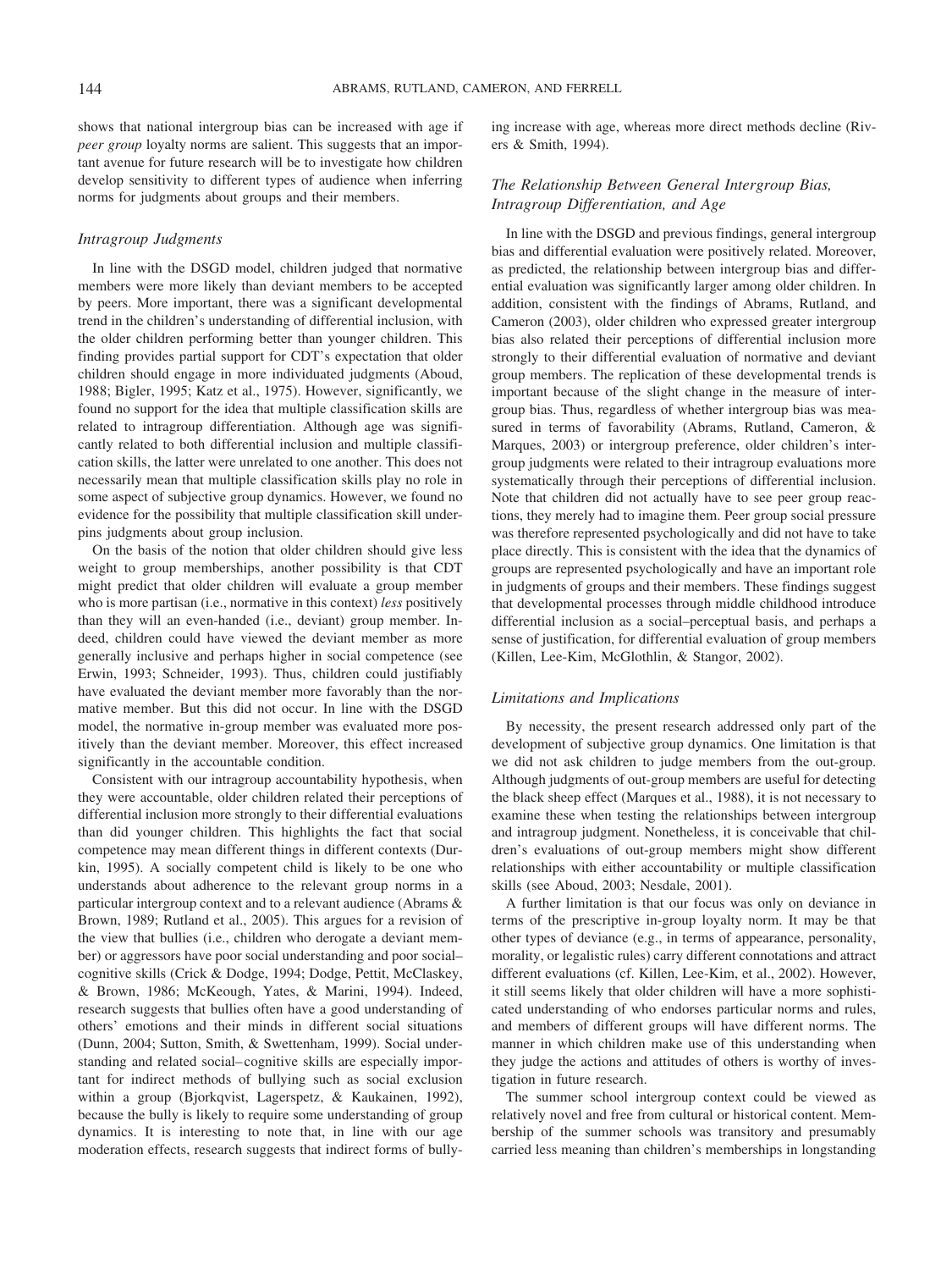social categories such as gender, ethnicity, and nationality or membership in their regular schools (see also Killen & Stangor, 2001). However, the level of general intergroup bias was quite high, with a large effect size, so it is not inevitable that using groups with more history or meaning might have resulted in stronger effects. Indeed, with some types of group membership differential evaluations of members within groups may be inhibited, particularly when children are accountable to adults (see Rutland et al., 2005). In addition, although the present research was conducted in a relatively individualistic country (but see Oyserman, Kemmelmeier, & Coon, 2002), it may be that children in more collectivist cultures have different norms regarding the treatment of in-group and out-group deviant members (Killen, Crystal, & Watanabe, 2002; Smith & Bond, 1994; Triandis, 1995).

Owing to our theoretical priorities and practical limitations, there was a limit to the amount we could ask the children; therefore, the present research did not investigate other variables that could potentially inform the DSGD model. For example, children's developing motivational processes and perceptions of subjective validity of the group norms may relate to the judgments of group members (Abrams, Randsley de Moura, Hutchison, & Viki, 2005; Marques et al., 1998). In addition, future research is also needed to investigate when and why children might distinguish effects of the direction of deviance (e.g., opposing the group vs. being an extremist member) from the effects of the amount of deviance (large or small absolute differences from normative members; Abrams et al., 2000). These issues may require that different or more complex measurement techniques be devised for use with children. In addition, it would be useful to learn more about children's developing sensitivity to the degree of homogeneity within the group, because this may affect the amount of differential evaluation of the members, as has been found in adult research (Marques et al., 2001).

There could be several reasons why the present results did not provide unequivocal support for CDT (Aboud, 1988; Katz, 1976; Lambert & Klineberg, 1967). A relatively basic single task was used to test children's multiple classification skill. It may be useful to use a more extensive set of items in the future. However, multiple classification scores were reliably associated with age, suggesting that the task did tap into some aspects of the cognitive development of multiple classification skill.<sup>7</sup> A further possibility is that multiple classification skill may play a role earlier in the processes that we have been investigating. For example, it may be that it has a more important role in the detection of differences between individuals and groups, even if it is not implicated in the judgments that are subsequently made about those differences. This is an avenue that will need to be explored in future research.

The literature on perspective taking and theory of mind (Harris, Johnson, Hutton, Andrews, & Cooke, 1989; Nguyen & Frye, 1999; Symons, McLaughlin, Moore, & Morine, 1997) suggests that children's understanding of multiple perspectives develops earlier in the physical domain than in the social domain. It seems likely that children's ability to adopt multiple perspectives, particularly social perspectives, could relate to their inferences about differential inclusion. For this reason, it would be desirable for future research to measure these perspective-taking skills. In particular, the DSGD model would anticipate that children develop an understanding of group dynamics, which enables them to predict and interpret how group members will respond toward normative and

deviant group members (Abrams et al., 2005). There are likely to be both functional and social–developmental reasons why such a capacity should develop. Functionally, children need to understand the rules of acceptance and rejection in groups so as to avail themselves of valued resources that groups can provide (cf. Kurzban & Leary, 2001). Also, with increasing experience of group membership, children will be directly exposed to peer pressure to conform to group norms (Erwin, 1993; Rutland et al., 2005), and they may thereby develop the ability to generalize the "ground rules" of group membership (cf. Zdaniuk & Levine, 2001).

The developmental literature on peer rejection has traditionally focused on individual features (e.g., aggression, disruptive behavior) associated with children's social rejection (e.g., Langlois & Stephan, 1981; Mostow, Izard, Fine, & Tentacosta, 2002; Newcomb et al., 1993). A similar focus on particular characteristics of individuals is found in the majority of developmental research that has portrayed peer group bullying as social interaction limited to a psychologically disturbed individual and his or her victims (Craig, 1998; Hawker & Boulton, 2000). However, it is possible that these personal characteristics of the victim and bully result from the children's social experiences and the peer group context (Dunn, 2004; Hymel et al., 2002). For example, children may show aggression because they have been socially excluded on the basis of their deviant behavior (i.e., not conforming to the normative expectations of their social group or not acting according to the reputation of the group).

The present research highlights the fact that judgments of, and reactions to, individual children (i.e., peer acceptance and rejection) may be determined partly by the intergroup context (see also Abrams, Hogg, & Marques, 2005; Abrams, Rutland, & Cameron, 2003; Ojala & Nesdale, 2004). It is interesting to note that there is a growing body of developmental evidence that contextual peer group norms may play a significant role in bullying and social rejection among children (Chang, 2004; Coie, Dodge, Terry, & Wright, 1991; Stormshak, Comeau, & Shepard, 2004). Our research suggests that between the ages of 5 and 12 years, as children develop a more sophisticated understanding of group dynamics, they also have at hand a powerful tool for social control and maintenance of peer group conformity. Thus, developmentally, bullying behavior such as exclusion and victimization of individuals may come to be based more on peer group norms and expectations than on purely interpersonal factors. For example, older children may be more likely to base bullying behavior on whether an individual conforms to in-group prescriptive norms (e.g., misbehaving within the school class, wearing the "correct" in-group clothing) than on idiosyncratic features of an individual (e.g., their personal name or physical attractiveness). In sum, it may be that children become older but wilier in their expressions of intergroup and intragroup evaluations.

 $<sup>7</sup>$  Other, unpublished data are consistent with those in the present study.</sup> Specifically, Abrams, Rutland, Cameron, Ferrell, and Pelletier (2006) found that scores on the shapes and colors multiple classification task loaded on a single factor with scores on three other multiple classification tasks that used line length and style, bears and elephants of different colors, and people of different ages and genders. All four measures were similarly related to age.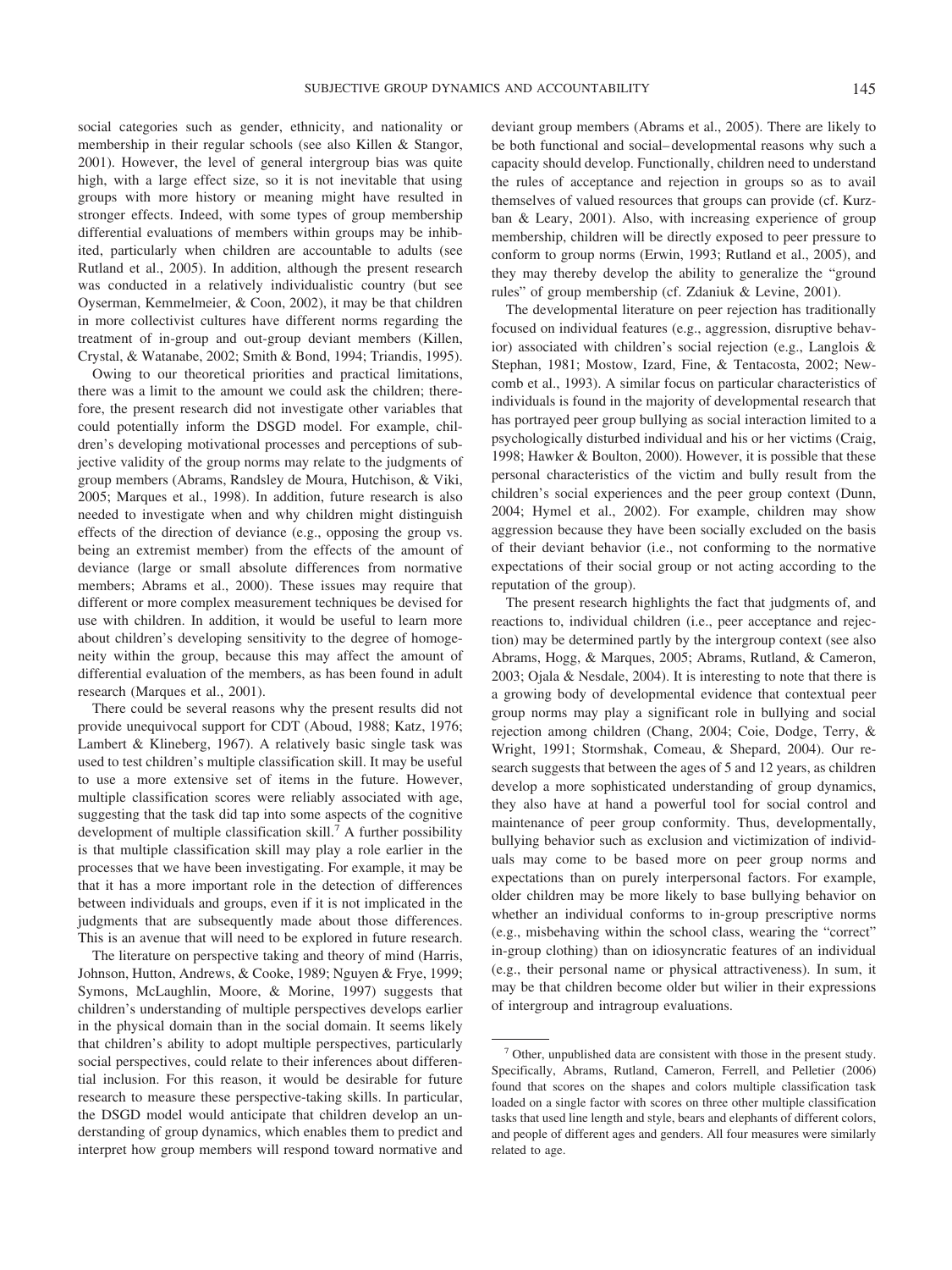#### Conclusions

The present findings extend previous research by demonstrating experimentally that the development of subjective group dynamics involves an increase in sensitivity to the normative aspects of the intergroup context. Older children were more sensitive to peer group norms, and when accountable to their peers, they showed more general intergroup bias and related expected inclusion of normative and deviant members more strongly to evaluations of those members. These findings do not appear to be explained by children's multiple classification skill. The findings also extend previous developmental research on evaluations and justifications of exclusion (Killen, Crystal, & Wantanabe, 2002), originating from social–cognitive domain theory (Smetana, 1995; Turiel, 1998), by indicating why with age children increasingly use social–conventional justifications such as group functioning (e.g., "the group won't work well with someone different in"). The role of social–conventional knowledge about differential inclusion offers an important new avenue of research that may link social interaction processes and social conceptions about peer groups in middle childhood and beyond.

Taken together, these results provide a new line of support for the DSGD model through a test of its key propositions, a better understanding of peer rejection when group membership is salient, and a valuable replication of previous findings. Children who develop the ability to attend to more individuating information also show evidence of combining the processes of intragroup and intergroup comparison. By the age of 12 years, the psychological processes may be well established that underpin the social regulation of peer group members' behavior and facilitate peer rejection or bullying within intergroup contexts. Future research is needed to investigate additional cognitive and sociocognitive antecedents of these processes, to explore other intergroup contexts (e.g., particularly ethnic, gender, and minimal groups), and to explore how other aspects of social and moral development (Killen, Pisacane, Lee-Kim, & Ardila-Rey, 2001) affect children's judgments of individuals within groups.

#### References

- Aboud, F. E. (1988). *Children and prejudice.* Oxford, England: Blackwell.
- Aboud, F. E. (2003). The formation of in-group favoritism and out-group prejudice in young children: Are they distinct attitudes? *Developmental Psychology, 39,* 48–60.
- Abrams, D., & Brown, R. J. (1989). Self-consciousness and social identity: Self-regulation as a group member. *Social Psychology Quarterly, 52,* 311–318.
- Abrams, D., Hogg, M. A., & Marques, J. M. (Eds.). (2005). *The social psychology of inclusion and exclusion.* New York: Psychology Press.
- Abrams, D., Marques, J. M., Bown, N., & Dougill, M. (2002). Anti-norm and pro-norm deviance in the bank and on the campus: Two experiments on subjective group dynamics. *Group Processes and Intergroup Relations, 5,* 163–182.
- Abrams, D., Marques, J. M., Bown, N. J., & Henson, M. (2000). Pro-norm and anti-norm deviance within and between groups. *Journal of Personality and Social Psychology, 78,* 906–912.
- Abrams, D., Randsley de Moura, G.., Hutchison, P., & Viki, G. T. (2005). When bad becomes good (and vice versa): Why social exclusion is not based on difference. In D. Abrams, M. A. Hogg, & J. M. Marques (Eds.), *The social psychology of inclusion and exclusion* (pp. 161–190). New York: Psychology Press.
- Abrams, D., & Rutland, A. (in press). The development of subjective group dynamics. In. S. Levy & M. Killen (Eds.), *Intergroup relations: An integrative developmental and social psychological perspective.* Oxford, United Kingdom. Oxford University Press.
- Abrams, D., Rutland, A., & Cameron, L. (2003). The development of subjective group dynamics: Children's judgments of normative and deviant in-group and out-group individuals. *Child Development, 74,* 1840–1856.
- Abrams, D., Rutland, A., Cameron, L., Ferrell, J., & Pelletier, J. (2006, January). *Group know how: Development of subjective group dynamics and the interplay of intergroup and intragroup relations.* Paper presented at the Society of Personality and Social Psychology Preconference on Groups and Intergroup Relations, Palm Springs, FL.
- Abrams, D., Rutland, A., Cameron, L., & Marques, J. M. (2003). The development of subjective group dynamics: When in-group bias gets specific. *British Journal of Developmental Psychology, 21,* 155–176.
- Aiken, L. S., & West, S. G. (1991). *Multiple regression: Testing and interpreting interactions.* Newbury Park, CA: Sage.
- Alvarez, J. M., Ruble, D. N., & Bolger, N. (2001). Trait understanding or evaluative reasoning? An analysis of children's behavioral predictions. *Child Development, 72,* 1409–1425.
- Banerjee, R. (2002). Audience effects on self-presentation in childhood. *Social Development, 11,* 487–507.
- Banerjee, R., & Lintern, V. (2000). Boys will be boys: The effect of social evaluation concerns on gender-typing. *Social Development, 9,* 397–408.
- Barenboim, C. (1978). The development of recursive and nonrecursive thinking about persons. *Developmental Psychology, 14,* 419–420.
- Barenboim, C. (1981). The development of person perception in childhood and adolescence: From behavioral comparisons to psychological constructs to psychological comparisons. *Child Development, 52,* 129–144.
- Bigler, R. S. (1995). The role of classification skill in moderating environmental influences on children's gender stereotyping: A study of the functional use of gender in the classroom. *Child Development, 66,* 1072–1087.
- Bigler, R. S., Brown, C. S., & Markell, M. (2001). When groups are not created equal: Effects of group status on the formation of intergroup attitudes in children. *Child Development, 72,* 1151–1162.
- Bigler, R. S., & Liben, L. S. (1992). Cognitive mechanisms in children's gender stereotyping: Theoretical and educational implications of a cognitive-based intervention. *Child Development, 63,* 1351–1363.
- Bjorkqvist, K., Lagerspetz, K. M. J., & Kaukainen, A. (1992). Do girls manipulate and boys fight? Developmental trends in regard to direct and indirect aggression. *Aggressive Behaviour, 18,* 117–127.
- Black-Gutman, D., & Hickson, F. (1996). The relationship between racial attitudes and social–cognitive development in children: An Australian study. *Developmental Psychology, 32,* 448–456.
- Blanchard, F. A., Crandall, C. S., Brigham, J. C., & Vaughn, L. A. (1994). Condemning and condoning racism: A social context approach to interracial settings. *Journal of Applied Psychology, 79,* 993–997.
- Cameron, L. & Rutland, A. (in press). An integrative approach to changing children's intergroup attitudes. In S. Levy & M. Killen (Eds.), *Intergroup relations: An integrative developmental and social psychological perspective.* Oxford, United Kingdom. Oxford University Press.
- Chang, L. (2004). The role of classroom norms in contextualizing the relations of children's social behaviors to peer acceptance. *Developmental Psychology, 40,* 691–702.
- Coie, J. D., Dodge, K. A., Terry, R., & Wright, V. (1991). The role of aggression in peer relations: An analysis of aggression episodes in boys' play groups. *Child Development, 62,* 812–826.
- Craig, W. M. (1998). The relationship among bullying, victimization, depression, anxiety, and aggression in elementary school children. *Personality and Individual Differences, 24,* 123–130.
- Crick, N. R., & Dodge, K. A. (1994). A review and reformulation of social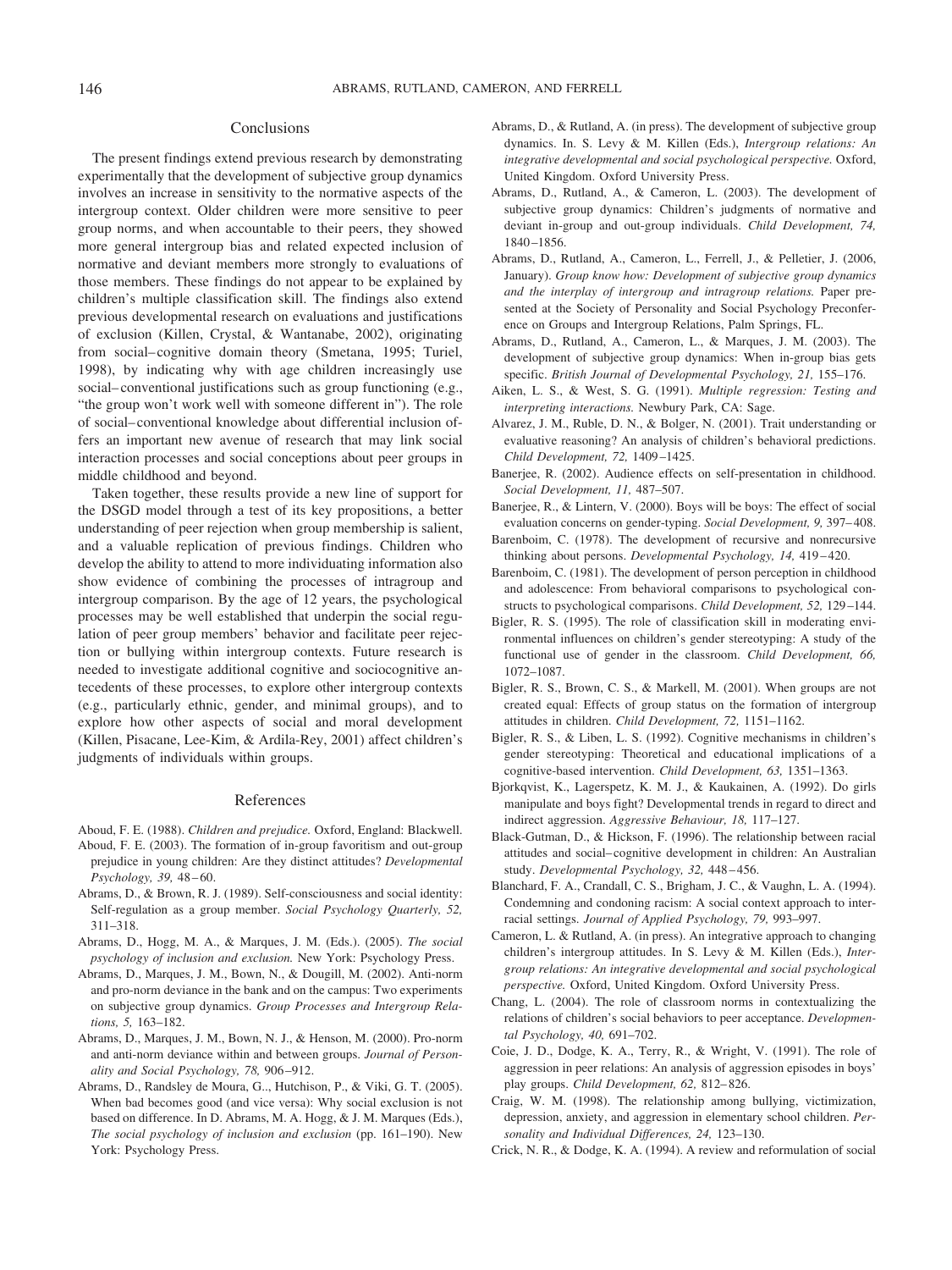information processing mechanisms in children's social adjustment. *Psychological Bulletin, 115,* 74–101.

- Dodge, K. A., Pettit, G. S., McClaskey, C. L., & Brown, M. A. (1986). Social competence in children. *Monographs of the Society for Research in Child Development, 51*(2, Serial No. 213).
- Dovidio, J. F., & Gaertner, S. L. (1991). Changes in the expression and assessment of racial prejudice. In H. J. Knopke, R. J. Norrell, & R. W. Rogers (Eds.), *Opening doors: Perspectives on race relations in contemporary America* (pp. 119–148). Tuscaloosa: University of Alabama Press.
- Doyle, A. B., Beaudet, J., & Aboud, F. (1988). Developmental patterns in the flexibility of children's ethnic attitudes. *Journal of Cross-Cultural Psychology, 19,* 3–18.
- Dunn, J. (2004). *Children's friendships: The beginning of intimacy.* Oxford, England: Blackwell.
- Durkin, K. (1995). *Developmental social psychology: From infancy to old age.* Oxford, England: Blackwell.
- Erwin, P. (1993). *Friendship and peer relations in children.* Chichester, England: Wiley.
- Golbeck, S. L. (1983). Reconstructing a large-scale spatial arrangement: Effects of environmental organization and operativity. *Developmental Psychology, 19,* 644–653.
- Harris, P., Johnson, C. N., Hutton, D., Andrews, G., & Cooke, T. (1989). Young children's theory of mind and emotion. *Cognition and Emotion, 3,* 379–400.
- Hartup, W. W. (1983). Peer relations. In E. M. Hetherington (Ed.), *Handbook of child psychology, Vol. 4: Socialization, personality, and development* (pp. 103–196). New York: Wiley.
- Hawker, D. S. J., & Boulton, M. J. (2000). Twenty years' research on peer victimization and psychosocial maladjustment: A meta-analytic review of cross sectional studies. *Journal of Child Psychology and Psychiatry and Allied Disciplines, 41,* 441–455.
- Hymel, S., Vaillancourt, T., McDougall, P., & Renshaw, P. D. (2002). Peer acceptance and rejection in childhood. In P. K. Smith & C. H. Hart (Eds.), *Blackwell handbook of childhood social development* (pp. 265– 284). Oxford, England: Blackwell.
- Inhelder, B., & Piaget, J. (1964). *The early growth of logic in the child.* New York: Norton.
- Jahoda, G., Thomson, S. S., & Bhatt, S. (1972). Ethnic identity and preferences among Asian immigrant children in Glasgow: A replicated study. *European Journal of Social Psychology, 2,* 19–32.
- Jetten, J., Spears, R., & Manstead, A. S. R. (1997). Strength of identification and intergroup differentiation: The influence of group norms. *European Journal of Social Psychology, 27,* 603–609.
- Judd, C. M., Kenny, D. A., & McClelland, G. H. (2001). Estimating and testing mediation and moderation in within subjects designs. *Psychological Methods, 6,* 115–134.
- Katz, P. A. (1976). The acquisition of racial attitudes in children. In P. A. Katz (Ed.), *Towards the elimination of racism* (pp. 125–154). New York: Pergamon Press.
- Katz, P. A., Sohn, M., & Zalk, S. R. (1975). Perceptual concomitants of racial attitudes in urban grade-school children. *Developmental Psychology, 11,* 135–144.
- Killen, M., Crystal, D. S., & Watanabe, H. (2002). Japanese and American children's evaluations of peer exclusion, tolerance of differences, and prescriptions for conformity. *Child Development, 73,* 1788–1802.
- Killen, M., Lee-Kim, J., McGlothlin, H., & Stangor, C. (2002). How children and adolescents evaluate gender and racial exclusion. *Monographs of the Society for Research in Child Development, 67*(4).
- Killen, M., Pisacane, K., Lee-Kim, J., & Ardila-Rey, A. (2001). Fairness or stereotypes? Young children's priorities when evaluating group exclusion and inclusion. *Developmental Psychology, 37,* 587–596.

Killen, M., & Stangor, C. (2001). Children's social reasoning about inclu-

sion and exclusion in gender and race peer groups contexts. *Child Development, 72,* 174–186.

- Kurzban, R., & Leary, M. R. (2001). Evolutionary origins or stigmatization: The functions of social exclusion. *Psychological Bulletin, 127,* 187–208.
- Lambert, W. E., & Klineberg, O. (1967). *Children's views of foreign peoples.* New York: Meredith.
- Langlois, J. H., & Stephan, C. W. (1981). Beauty and the beast: The role of physical attractiveness in the development of peer relations and social behavior. In S. S. Brehm, S. M. Kassin, & F. X. Gibbons (Eds.), *Developmental social psychology: Theory and research* (pp. 152–168). New York: Oxford University Press.
- Lawrence, V. W. (1991). Effect of socially ambiguous information on White and Black children's behavioral and trait perceptions. *Merrill– Palmer Quarterly, 37,* 619–630.
- Levy, S. R., & Troise, D. M. (2001, April). Children's social concerns with appearing prejudiced. In C. McKown (Chair), *The development and consequences of stereotype processes in childhood.* Symposium conducted at the Biennial Meeting of the Society for Research in Child Development, Minneapolis, MN.
- Livesley, W. J., & Bromley, D. B. (1973). *Person perception in childhood and adolescence.* Oxford, England: Wiley.
- MacCallum, R. C., Zhang, S., Preacher, K. J., & Rucker, D. D. (2002). On the practice of dichomotization of quantitative variables. *Psychological Methods, 7,* 19–40.
- Marques, J. M., Abrams, D., Paez, D., & Martinez-Taboada, C. (1998). The role of categorization and in-group norms in judgments of groups and their members. *Journal of Personality and Social Psychology, 75,* 976– 988.
- Marques, J. M., Abrams, D., & Serôdio, R. G. (2001). Being better by being right: Subjective group dynamics and derogation of in-group deviants when generic norms are undermined. *Journal of Personality and Social Psychology, 81,* 436–447.
- Marques, J. M., & Paez, D. (1994). The "black sheep effect": Social categorization, rejection of ingroup deviates and perception of group variability. *European Review of Social Psychology, 5,* 37–68.
- Marques, J. M., Yzerbyt, V. Y., & Leyens, J.-Ph. (1988). The black sheep effect: Judgmental extremity towards ingroup members as a function of group identification. *European Journal of Social Psychology, 18,* 1–16.
- Martin, C. L. (1989). Children's use of gender-related information in making social judgments. *Developmental Psychology, 25,* 80–88.
- McKeough, A., Yates, T., & Marini, A. (1994). Intentional reasoning: A developmental study of behaviorally aggressive and normal boys. *Development and Psychopathology, 6,* 285–304.
- Monteith, M. J., Deneen, N. E., & Tooman, G. D. (1996). The effect of social norm activation on the expression of opinions concerning gay men & Blacks. *Basic and Applied Social Psychology, 18,* 267–288.
- Mostow, A. J., Izard, C. E., Fine, S., & Tentacosta, C. J. (2002). Modeling emotional, cognitive, and behavioral predictors of peer acceptance. *Child Development, 73,* 1775–1787.
- Nesdale, D. (2001). Development of prejudice in children. In M. Augoustinos & K. J. Reynolds (Eds.), *Understanding prejudice, racism, and social conflict* (pp. 57–73). London: Sage.
- Newcomb, A. F., Bukowski, W. M., & Pattee, L. (1993). Children's peer relations: A meta-analytic review of popular, rejected, neglected, controversial, and average sociometric status. *Psychological Bulletin, 111,* 99–128.
- Nezlek, J. B. (2001). Multilevel random coefficient analyses of event and interval contingent data in social and personality psychology research. *Personality and Social Psychology Bulletin, 27,* 771–785.
- Nguyen, L., & Frye, D. (1999). Children's theory of mind: Understanding of desire, belief and emotion with social referents. *Social Development, 8,* 70–92.
- Ojala, K., & Nesdale, D. (2004). Bullying and social identity: The effects